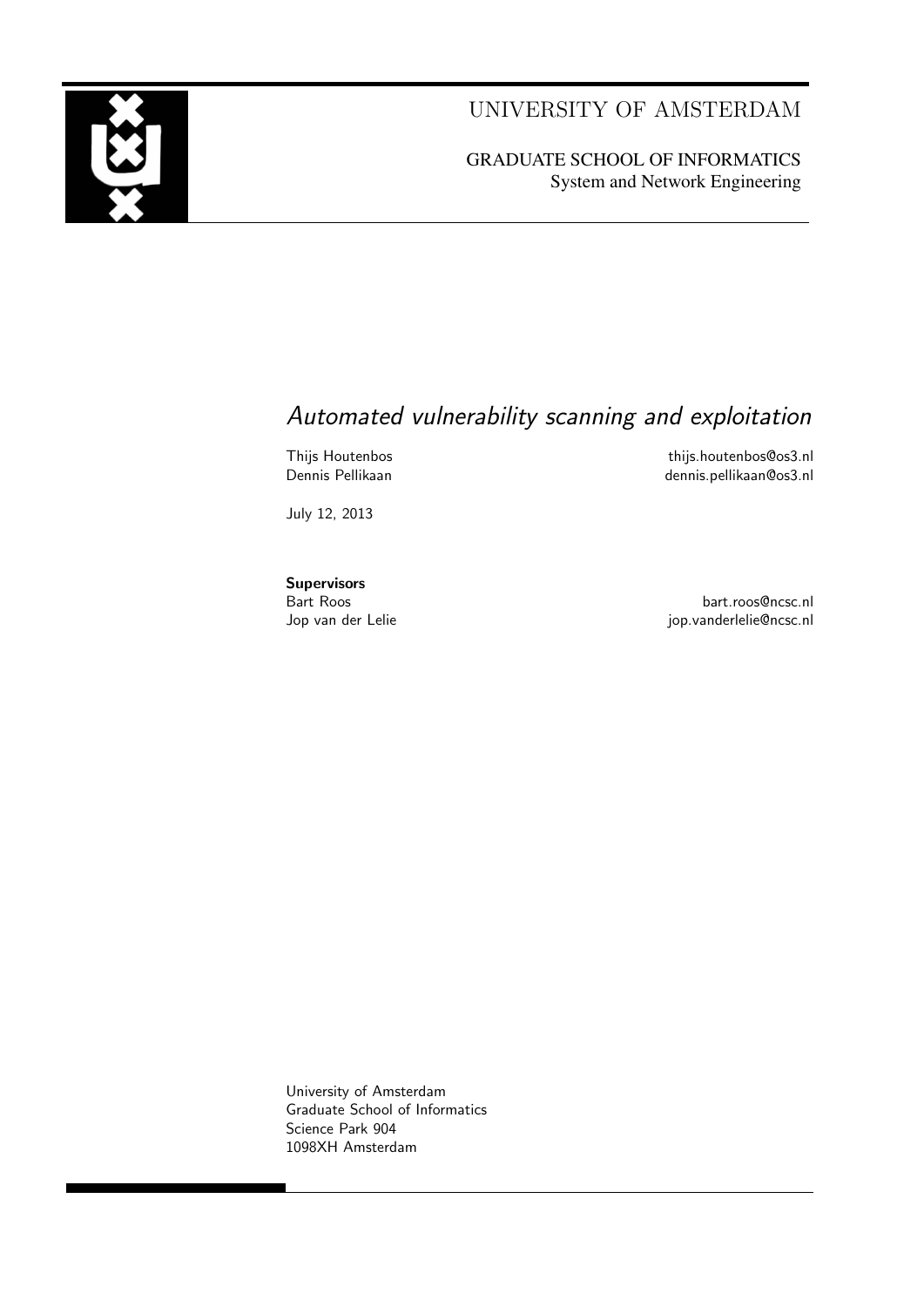### Abstract

Automated vulnerability scanning is often used in professional development environments to find critical security issues. But what if those techniques are applied to scripts available on the internet? Many scripts are shared on sites like Sourceforge and GitHub, but security might not have been a priority during their development. Using a completely automated approach, a large number of these scripts were downloaded, analysed for vulnerabilities, tested, and finally websites using these scripts were searched for. Combining the information gathered during all these steps in this approach, a list can be generated of web servers running vulnerable code and the parameters needed to exploit these.

Because each of these steps is completely automated, it is possible to continuously download new or updated scripts, and find vulnerable systems that are open to the internet.

During this project, more than 23,000 scripts were downloaded of which more than 2,500 were identified as containing possible vulnerable code. Using the Google search engine, it was possible to find almost 8,000 installations of these vulnerable scripts.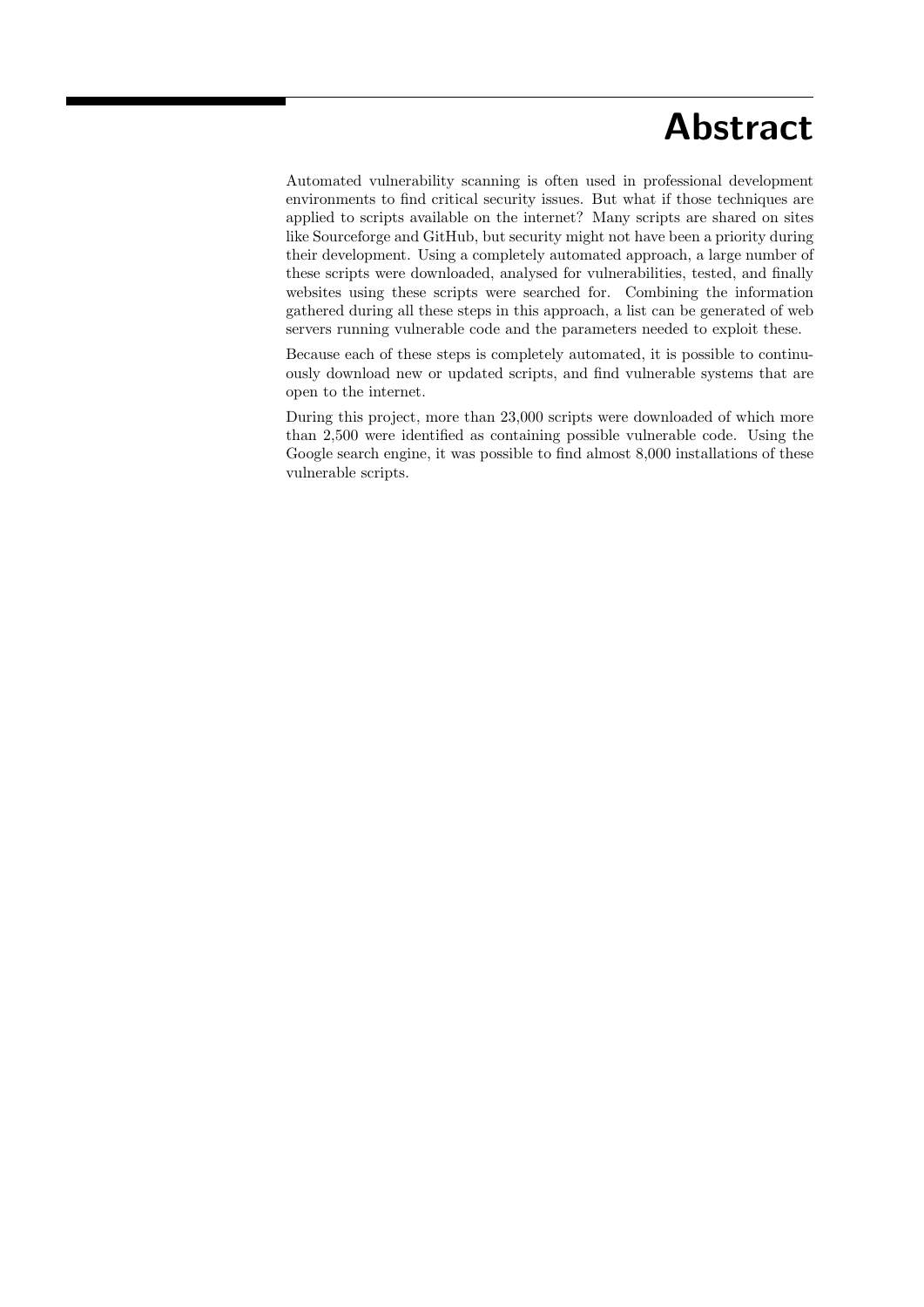# **Contents**

| 1        |     | Introduction      |                                                                                                                                   | $\mathbf 1$      |  |  |  |
|----------|-----|-------------------|-----------------------------------------------------------------------------------------------------------------------------------|------------------|--|--|--|
| $\bf{2}$ |     |                   | Research questions                                                                                                                | $\overline{2}$   |  |  |  |
| $\bf{3}$ |     | Related work<br>3 |                                                                                                                                   |                  |  |  |  |
|          | 3.1 |                   |                                                                                                                                   | 3                |  |  |  |
|          | 3.2 |                   | Automatic generation of exploits                                                                                                  | $\overline{4}$   |  |  |  |
|          | 3.3 |                   |                                                                                                                                   | $\overline{4}$   |  |  |  |
| 4        |     | <b>Process</b>    |                                                                                                                                   | $\boldsymbol{6}$ |  |  |  |
|          | 4.1 |                   |                                                                                                                                   | 6                |  |  |  |
|          |     | 4.1.1             |                                                                                                                                   | 6                |  |  |  |
|          |     | 4.1.2             |                                                                                                                                   | 6                |  |  |  |
|          |     | 4.1.3             |                                                                                                                                   | $\,6$            |  |  |  |
|          |     | 4.1.4             | Search engines $\ldots \ldots \ldots \ldots \ldots \ldots \ldots$                                                                 | $\overline{7}$   |  |  |  |
|          |     | 4.1.5             |                                                                                                                                   | $\overline{7}$   |  |  |  |
|          |     | 4.1.6             | Use found exploits on installations $\ldots \ldots \ldots \ldots$                                                                 | 7                |  |  |  |
| 5        |     |                   | Approach and methods                                                                                                              | $\bf 8$          |  |  |  |
|          | 5.1 |                   | Script sources<br>the contract of the contract of the contract of the contract of the contract of the contract of the contract of | 8                |  |  |  |
|          | 5.2 |                   | Identify exploitable vulnerability categories $.\;.\;.\;.\;.\;.\;.\;.\;.\;.\;.\;.\;$                                              | $8\,$            |  |  |  |
|          |     | 5.2.1             |                                                                                                                                   | $\boldsymbol{9}$ |  |  |  |
|          |     | 5.2.2             |                                                                                                                                   | 9                |  |  |  |
|          |     | 5.2.3             |                                                                                                                                   | 10               |  |  |  |
|          |     | 5.2.4             |                                                                                                                                   | 10               |  |  |  |
|          | 5.3 |                   |                                                                                                                                   | 10               |  |  |  |
|          | 5.4 |                   |                                                                                                                                   | 10               |  |  |  |
|          |     | 5.4.1             |                                                                                                                                   | 10               |  |  |  |
|          |     |                   |                                                                                                                                   | 11               |  |  |  |
|          |     | 5.4.3             |                                                                                                                                   | 11               |  |  |  |
|          | 5.5 |                   |                                                                                                                                   | 12               |  |  |  |
|          |     | 5.5.1             | Find websites using the Google search engine                                                                                      | 12               |  |  |  |
|          |     | 5.5.2             |                                                                                                                                   | 13               |  |  |  |
|          |     | 5.5.3             |                                                                                                                                   | 13               |  |  |  |
|          | 5.6 |                   | Identify websites using vulnerable scripts                                                                                        | 14               |  |  |  |
|          |     | 5.6.1             | Script installation directory                                                                                                     | 14               |  |  |  |
|          |     | 5.6.2             |                                                                                                                                   | 16               |  |  |  |
|          |     | 5.6.3             | Compare files in the installation root with the remote host                                                                       | 17               |  |  |  |
|          |     | 5.6.4             |                                                                                                                                   | 17               |  |  |  |
|          | 5.7 |                   |                                                                                                                                   | 18               |  |  |  |
|          |     | 5.7.1             |                                                                                                                                   | 18               |  |  |  |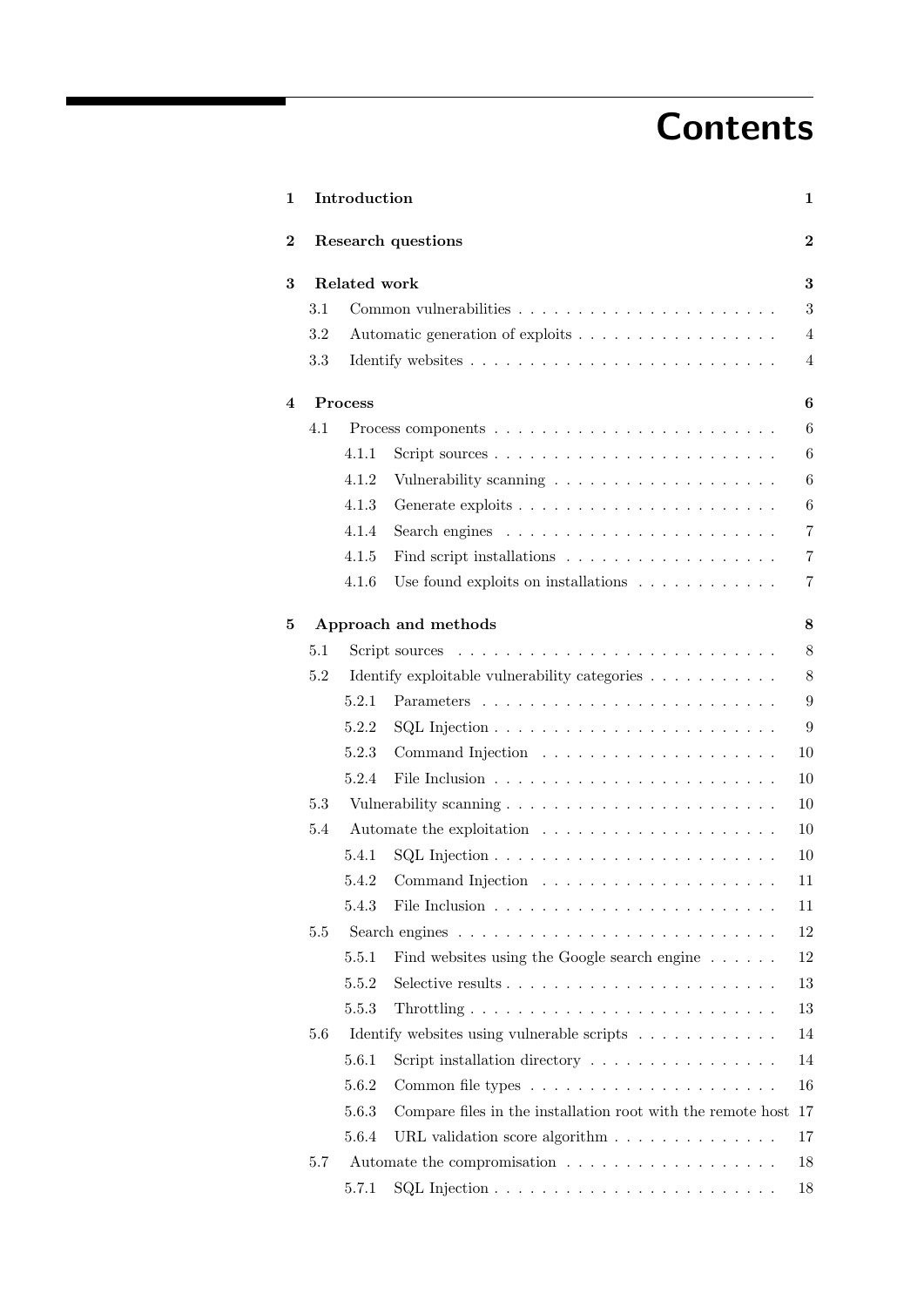|   |     | 5.7.2          |                                                                                                                                                                                                                                                                                                                                                                                                                                                                                | 18           |
|---|-----|----------------|--------------------------------------------------------------------------------------------------------------------------------------------------------------------------------------------------------------------------------------------------------------------------------------------------------------------------------------------------------------------------------------------------------------------------------------------------------------------------------|--------------|
|   |     | 5.7.3          |                                                                                                                                                                                                                                                                                                                                                                                                                                                                                | 18           |
| 6 |     | <b>Results</b> |                                                                                                                                                                                                                                                                                                                                                                                                                                                                                | 19           |
|   | 6.1 |                |                                                                                                                                                                                                                                                                                                                                                                                                                                                                                | 19           |
|   | 6.2 |                |                                                                                                                                                                                                                                                                                                                                                                                                                                                                                | 19           |
|   | 6.3 |                |                                                                                                                                                                                                                                                                                                                                                                                                                                                                                | 19           |
|   | 6.4 |                |                                                                                                                                                                                                                                                                                                                                                                                                                                                                                | 20           |
|   | 6.5 |                |                                                                                                                                                                                                                                                                                                                                                                                                                                                                                | 20           |
|   |     | 6.5.1          |                                                                                                                                                                                                                                                                                                                                                                                                                                                                                | 20           |
|   |     | 6.5.2          |                                                                                                                                                                                                                                                                                                                                                                                                                                                                                | 21           |
|   |     | 6.5.3          | Search result scores                                                                                                                                                                                                                                                                                                                                                                                                                                                           | 21           |
| 7 |     | Conclusion     |                                                                                                                                                                                                                                                                                                                                                                                                                                                                                | 22           |
|   |     |                |                                                                                                                                                                                                                                                                                                                                                                                                                                                                                |              |
| 8 |     | Future work    |                                                                                                                                                                                                                                                                                                                                                                                                                                                                                | 23           |
|   | 8.1 |                |                                                                                                                                                                                                                                                                                                                                                                                                                                                                                | 23           |
|   |     | 8.1.1          | Collect scripts<br>$\mathcal{L}(\mathcal{L}(\mathcal{L},\mathcal{L},\mathcal{L},\mathcal{L},\mathcal{L},\mathcal{L},\mathcal{L},\mathcal{L},\mathcal{L},\mathcal{L},\mathcal{L},\mathcal{L},\mathcal{L},\mathcal{L},\mathcal{L},\mathcal{L},\mathcal{L},\mathcal{L},\mathcal{L},\mathcal{L},\mathcal{L},\mathcal{L},\mathcal{L},\mathcal{L},\mathcal{L},\mathcal{L},\mathcal{L},\mathcal{L},\mathcal{L},\mathcal{L},\mathcal{L},\mathcal{L},\mathcal{L},\mathcal{L},\mathcal{$ | 23           |
|   |     | 8.1.2          |                                                                                                                                                                                                                                                                                                                                                                                                                                                                                | 23           |
|   |     | 8.1.3          |                                                                                                                                                                                                                                                                                                                                                                                                                                                                                | 23           |
|   |     | 8.1.4          |                                                                                                                                                                                                                                                                                                                                                                                                                                                                                | 23           |
| 9 |     |                | Acknowledgements                                                                                                                                                                                                                                                                                                                                                                                                                                                               | 24           |
| A |     |                | Acronyms and abbreviations                                                                                                                                                                                                                                                                                                                                                                                                                                                     | $\mathbf{i}$ |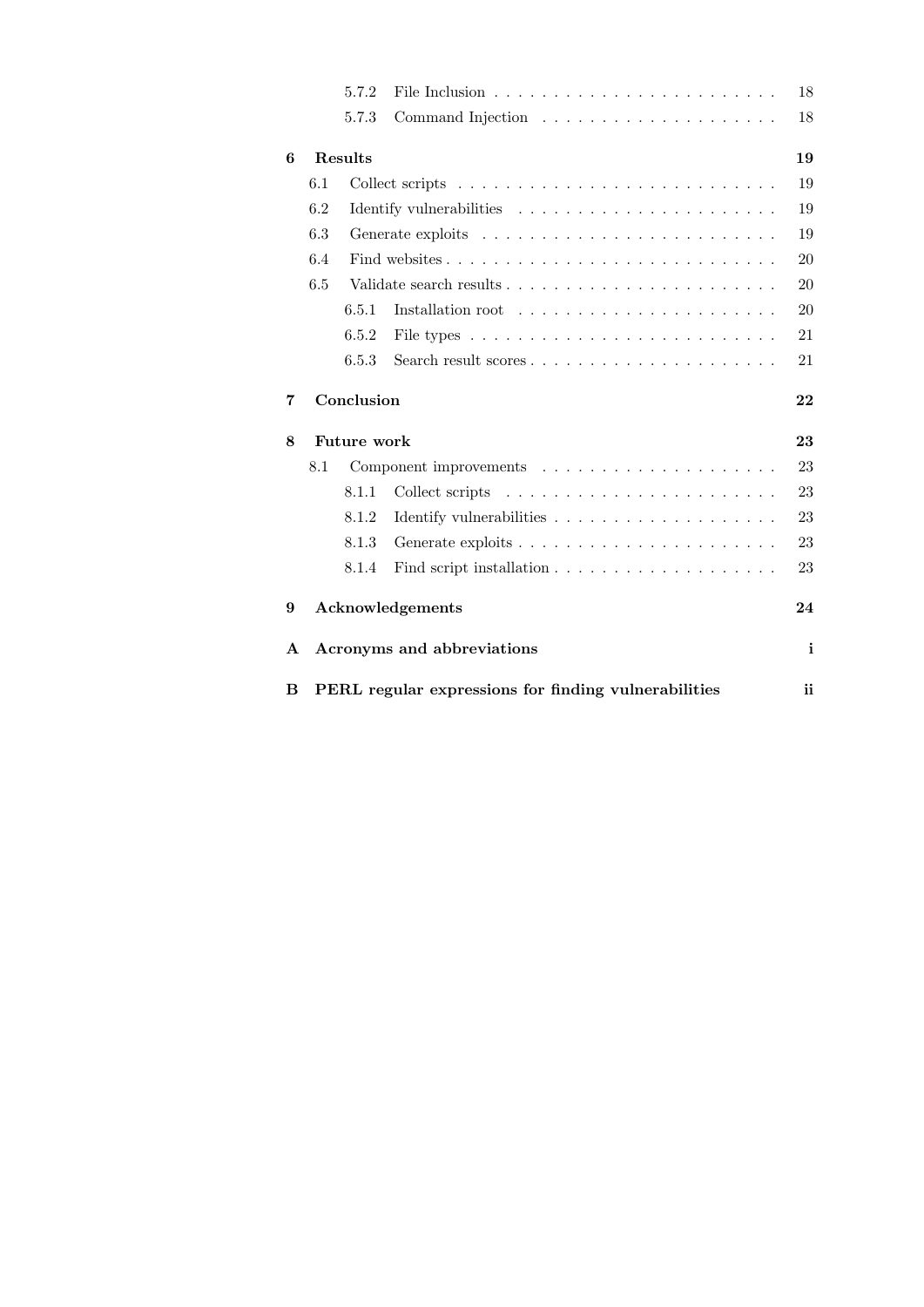## 1 **Introduction**

Many web applications that are connected to the internet are not written by the person hosting the application. Web developers do not always have the required skills to develop certain functionalities that they need for their websites. An answer to this high demand of generic web scripts is provided by large community driven sources, such as Sourceforge. They provide the web with thousands of open source web applications. Anyone is free to upload their code on this website and it automatically becomes available to millions of users to download the source code. Not everyone using these scripts is able to analyse how the functionality is programmed and what possible security risks are introduced by running these scripts on their servers.

Current research mostly focuses on the highest recall of vulnerabilities in a specific application. The methods used are often very efficient and range from detecting very simple vulnerabilities to more complex vulnerabilities. The tools that are often created can be used by software developers to improve the security of their applications.





This research project is not about finding complex vulnerabilities in one specific application, but it targets simple vulnerabilities in a large number of applications of which the source code is readily available on the internet. Figure 1.1 visualises the concept behind this research, in which large amount of source code enters the black box, and it returns a list of vulnerable web servers.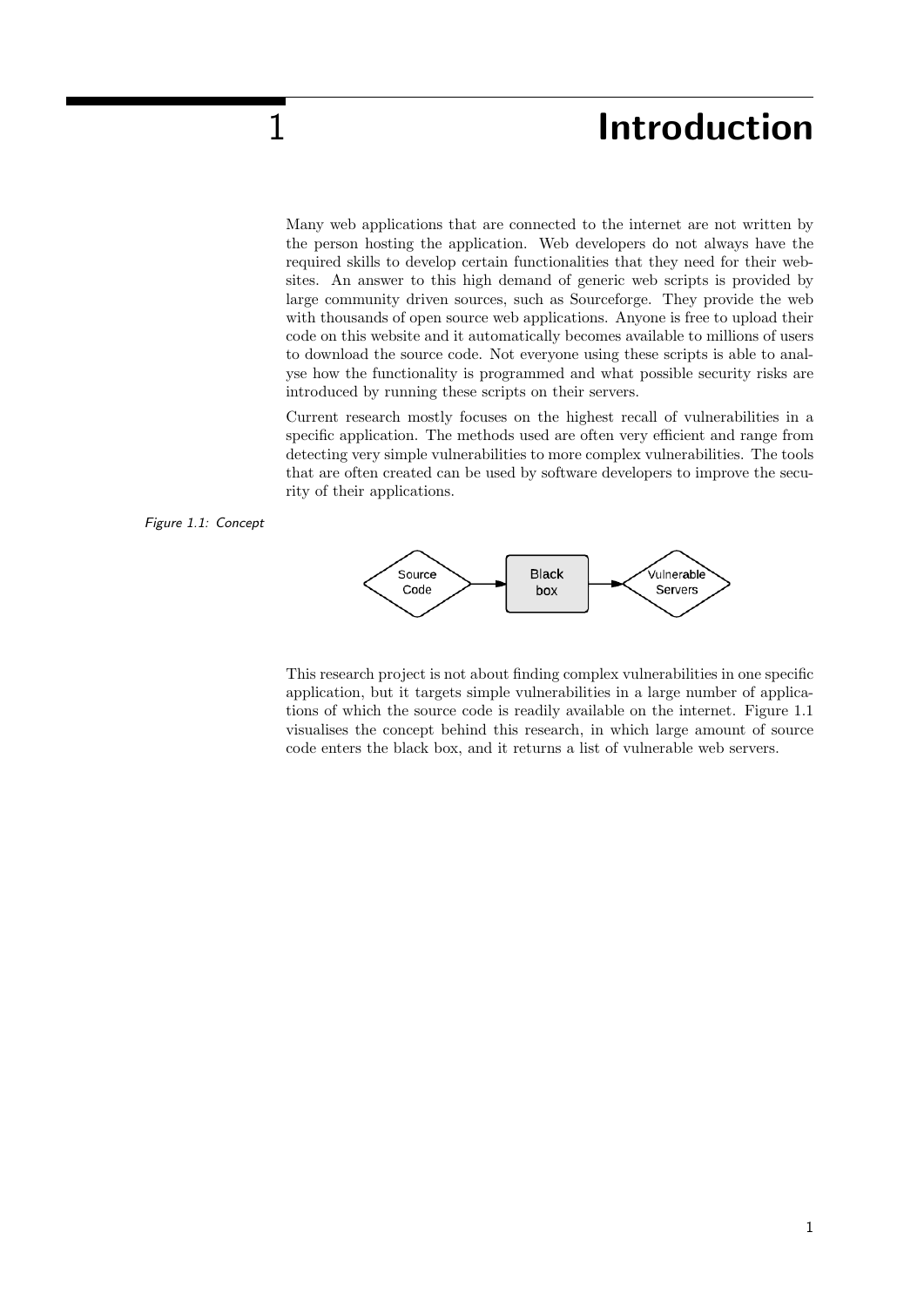# 2 Research questions

The main research question for this report is the following:

How feasible is an automated approach to compromise servers using a known source code attack on a large scale?

This question can be split up in to the following sub-question:

- How can a large amount of source code be audited in an automatic way?
- How can exploits be automatically generated for discovered vulnerabilities?
- How can installations of vulnerable scripts be found and how can this process be automated?
- How can the previous steps be combined to create a system to automatically audit scripts, create exploits for found vulnerabilities and run the exploits on found installations?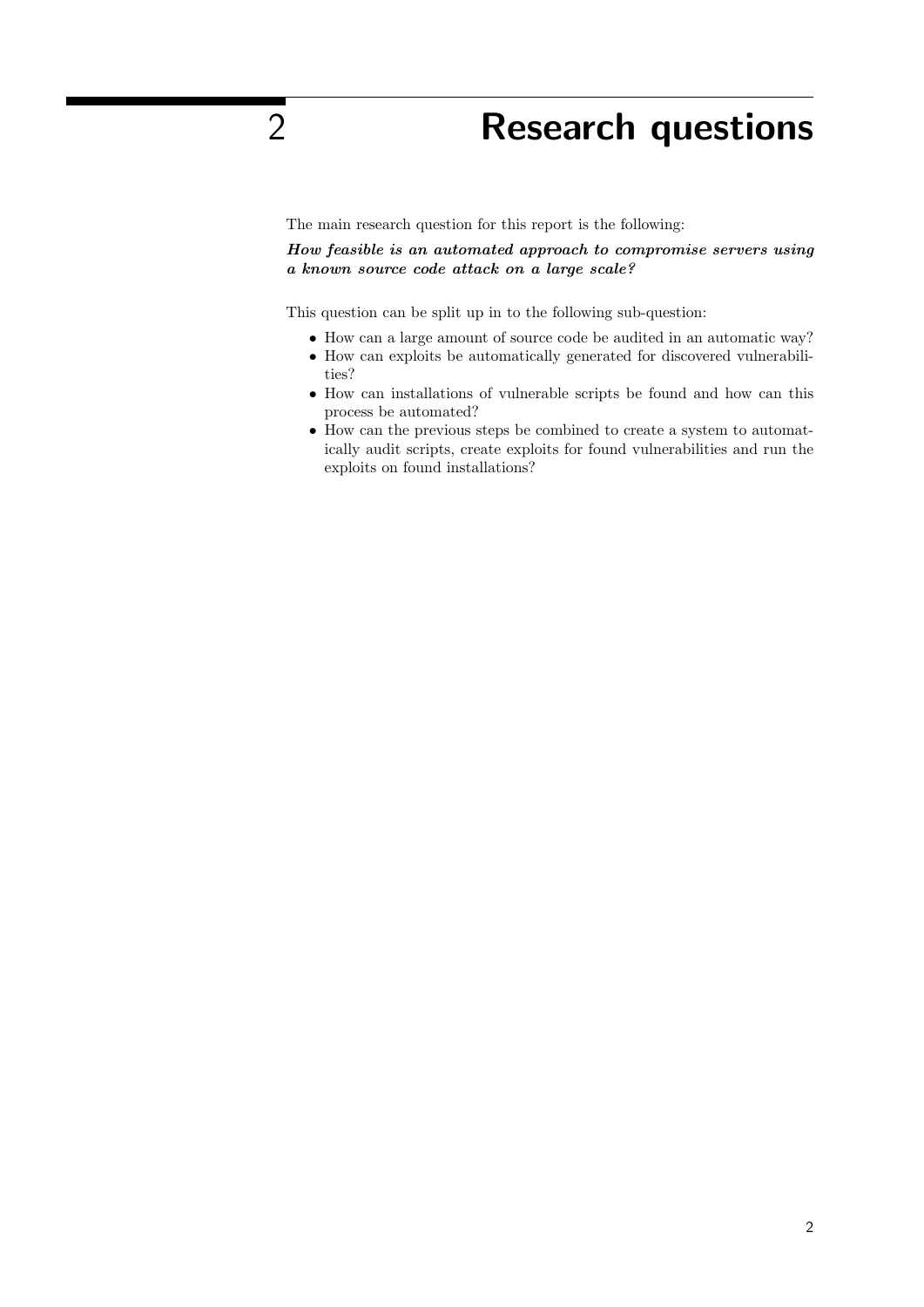### 3 Related work

#### 3.1 Common vulnerabilities

Much effort has been devoted to classify and categorise vulnerabilities. Common Vulnerabilities and Exposures (CVE) [6] was launched in 1999 to address the problem of different information security tools using their own databases with their own name for security vulnerabilities. At the time it was hard to tell when the different databases were referring to the same vulnerabilities, and there was no effective interoperability between the different databases. CVE is now the industry standard for sharing vulnerabilities and their exposure names. CVE allows for good insight in current vulnerabilities and possibly existing exploits, which can often be found on websites, such as the Exploit Database<sup>1</sup>. Exploit sources, such as the Exploit Database, often link exploits to vulnerabilities or exposures in the CVE database. The CVE database gives insight in the types of vulnerabilities that currently have a prominent role in web applications, and it provides a starting point for selecting the vulnerability categories that are relevant to this research.

Related to CVE, the Open Web Application Security Project (OWASP) was created to make software security visible, such that users and developers can become familiar with these vulnerabilities and that they can make an educated decision on how to solve these problems. Different from CVE is that the OWASP top 10 project focuses on the general aspect of common vulnerabilities. OWASP provides, amongst other material, literature to educate users and developers about these top 10 vulnerabilities and how to deal with them. OWASP revises their top 10 every few years. The latest top 10 was updated on June 12, 2013 [2]. Compared to the previous top 10 list of April 19, 2010 [1], an interesting observation shows that on both lists the number one vulnerability is *Injection*. Injection is a general term, which means that it is possible for an attacker to inject code into the web application to change the behaviour of the application. Often, injection is thought of only as SQL Injection, but other attack vectors are also possible, such as shell injection. Because both CVE and OWASP aim at openness, they allow for good insight in the vulnerability categories that are interesting for targeting in this research.

Automatically finding vulnerabilities in web scripts are commonly approached in two different manners. First, there is the black box method, which looks at the application from a functional point of view without looking into its internal structure [3]. Second, there is the white box method. White box testing is done by looking at the source code of the application, which requires an understanding of the application. A survey of these techniques is made by Vigna et al [7]. The techniques described in that paper are useful for a web developer or auditor to test the security of a single application. However, these methods often require some form of interaction with the user of these tools. Automatically analysing source code requires a different approach in which it is allowed to have false positives, but that there is an extra step to verify the results. Within this research, a solution is provided to automatically verify if a potential vulnerability can be exploited.

<sup>1</sup> http://http://www.exploit-db.com/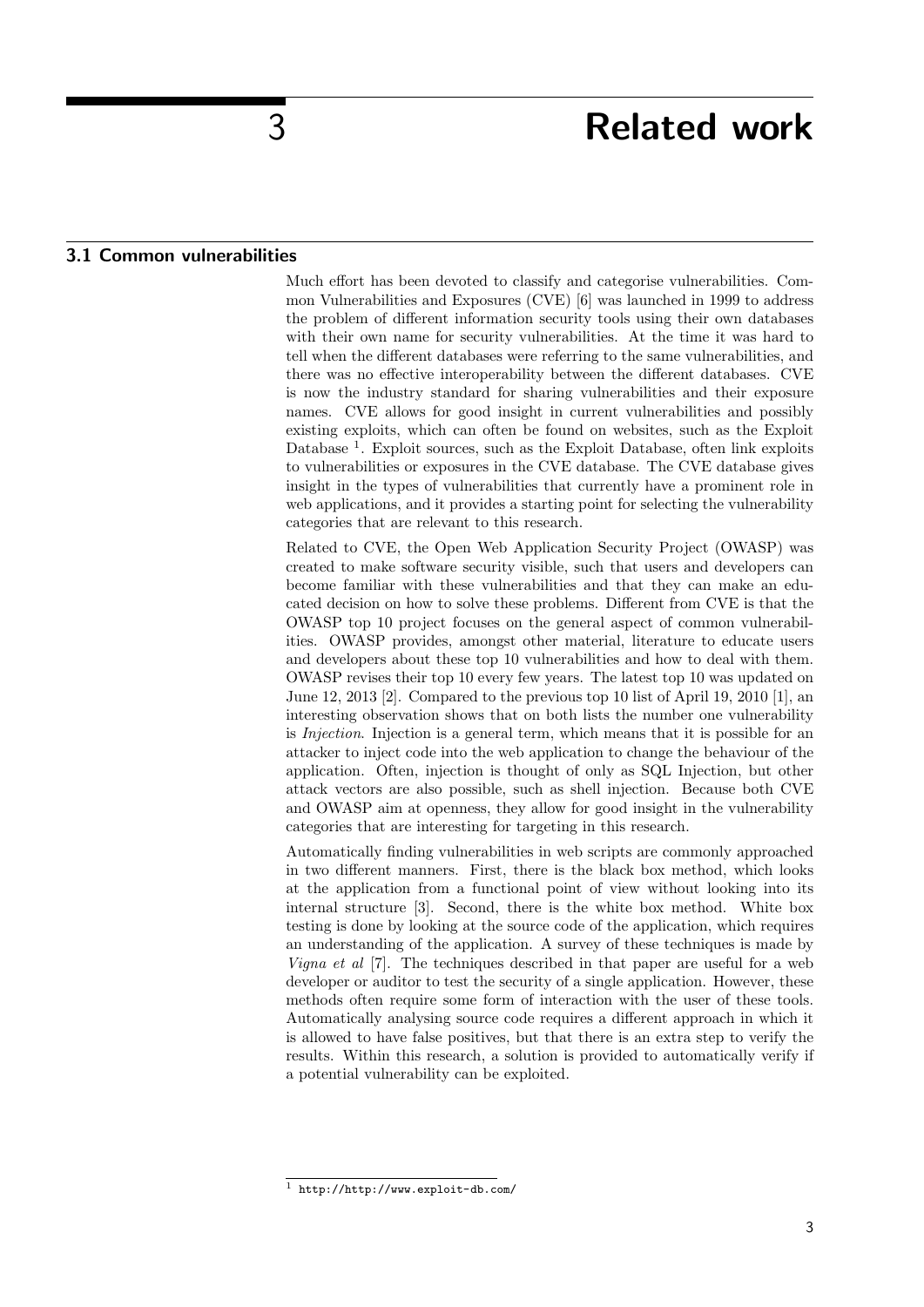### 3.2 Automatic generation of exploits

The automatic generation of exploits depends greatly on the category of the vulnerability.

SQL Injections are often targeted by attackers, and the automatic generation of SQL Injections is thoroughly researched. The automatic generation of SQL Injections can be divided into two categories. First, their goal is to expose vulnerabilities. Research by Kie $\dot{z}$ un et al. [10] shows a method to automatically generate SQL injections that expose the vulnerability when it exists. The goal however is not to automatically compromise web server that are prone to SQL Injections. Another problem with their approach is that they require of fully installed and working application. Their strategy is to query the web server with malicious code and monitor the output of the system. From there on they can deduce if the web server is prone to SQL injections. However, to automatically analyse large amounts of web scripts, it is not possible to also automatically install the web scripts as fully functional applications. The steps that need to be taken can vary enormously between different scripts. Therefore, their methods do not fit the process in this research to automate the analysis of large amount of source code.

Automatically compromising web servers is the second category of the automatic generation of SQL Injection exploits. A popular penetration testing tool is sqlmap <sup>2</sup> . Sqlmap not only generates SQL injections to expose vulnerabilities, but it actually tries to take over the database and execute commands on the operating system of the database server. Sqlmap's approach to find SQL Injection vulnerabilities is similar to the research done by  $Kie\zeta$  et al., as described above. This makes sqlmap not suitable for automatically finding SQL injections without installing the scripts, but when an SQL Injection is found, it makes it suitable for automatically compromising web servers using these vulnerable scripts.

#### 3.3 Identify websites

Search engines are often used to find vulnerable websites that make very common mistakes. Search engines crawl the internet for websites and store information such as the title of the web page and the Uniform Resource Locator (URL) used to access the web page. The information that can be found in the URL may hold valuable information with regards to finding vulnerabilities. The Google search engine is known to be used intensively for finding vulnerable websites. It is used so intensively that the term *Google hacking* now refers to very process described above. Research done by  $Billiq et al. [4]$ , uses the information that Google indiscriminately stores for finding vulnerable websites. In their research they show how to form URLs to efficiently find websites. The URLs often not only contain the location and the file name of the website, but also the parameters that are passed to the web server. Gathering the parameters that are found in vulnerable web scripts allows for the automatic generation of search queries.

Because of the usefulness of Google for finding vulnerabilities, another initiative was started, called Google Dorks<sup>3</sup>. Google Dorks serves as an open portal for users to add Google search queries that lists vulnerable web pages. Very simple design mistakes by popular web applications can result in thousands of vulnerable hits on Google. However, Google does not allow for automatic crawling of their search engine, and Google blocks the automated search with a CAPTCHA when it detects this. Google also provides an Application programming interface (API) to use their search engine, but the API is linked to a user account and limits the number of queries to 100 per day. This hard limit

<sup>2</sup> http://sqlmap.org/

<sup>3</sup> http://www.exploit-db.com/google-dorks/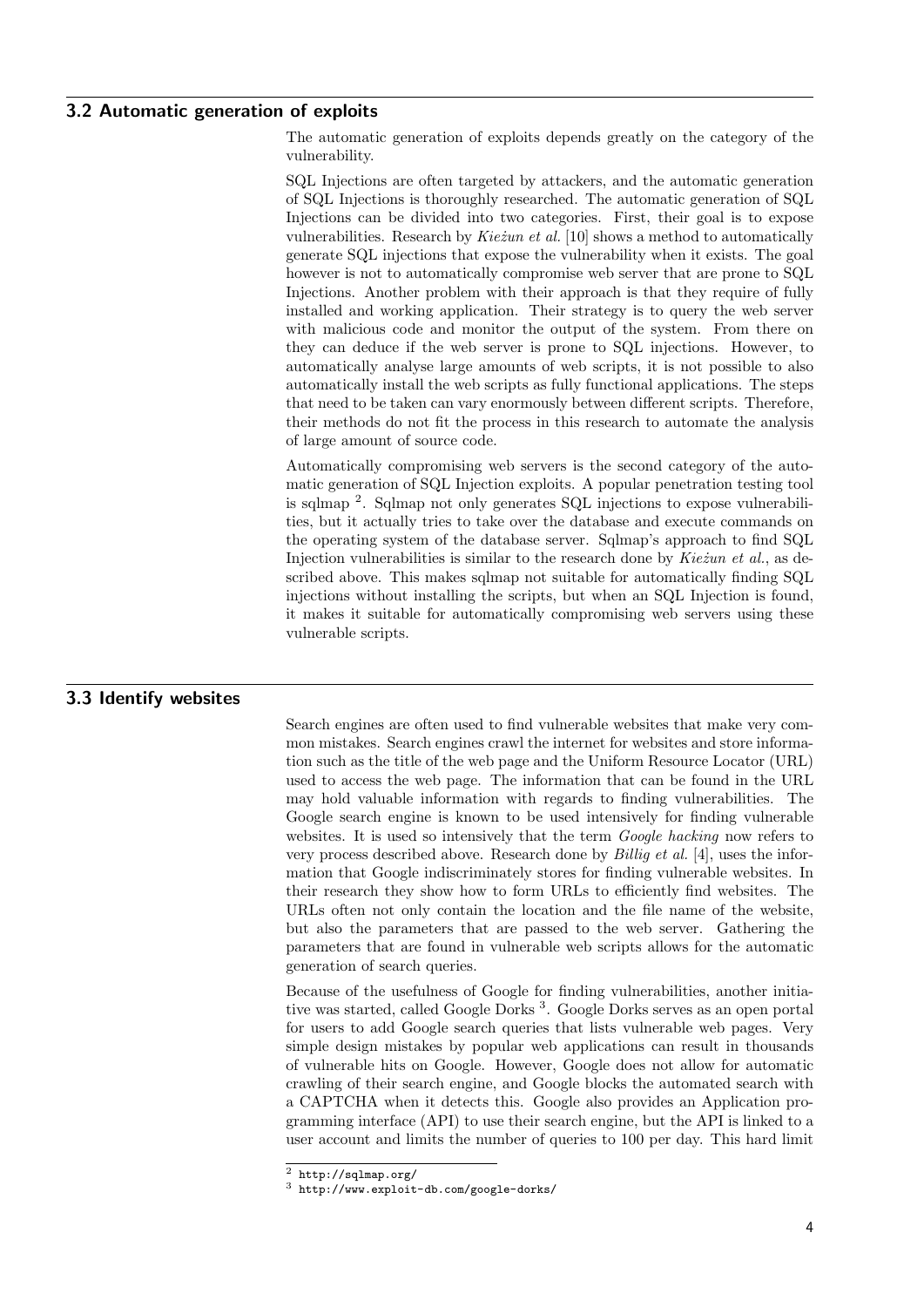does not apply when using the Google web interface, but when Google suspects that an automated process is crawling their website, then the user needs to solve a CAPTCHA challenge. To overcome this problem, Pelizzi et al. [12] provide a solution that allows for uninterrupted search, but it still requires the user to manually solve the CAPTCHA challenge. Although their method does not provide a way to query the search results as fast a possible, it is adequate enough for this research.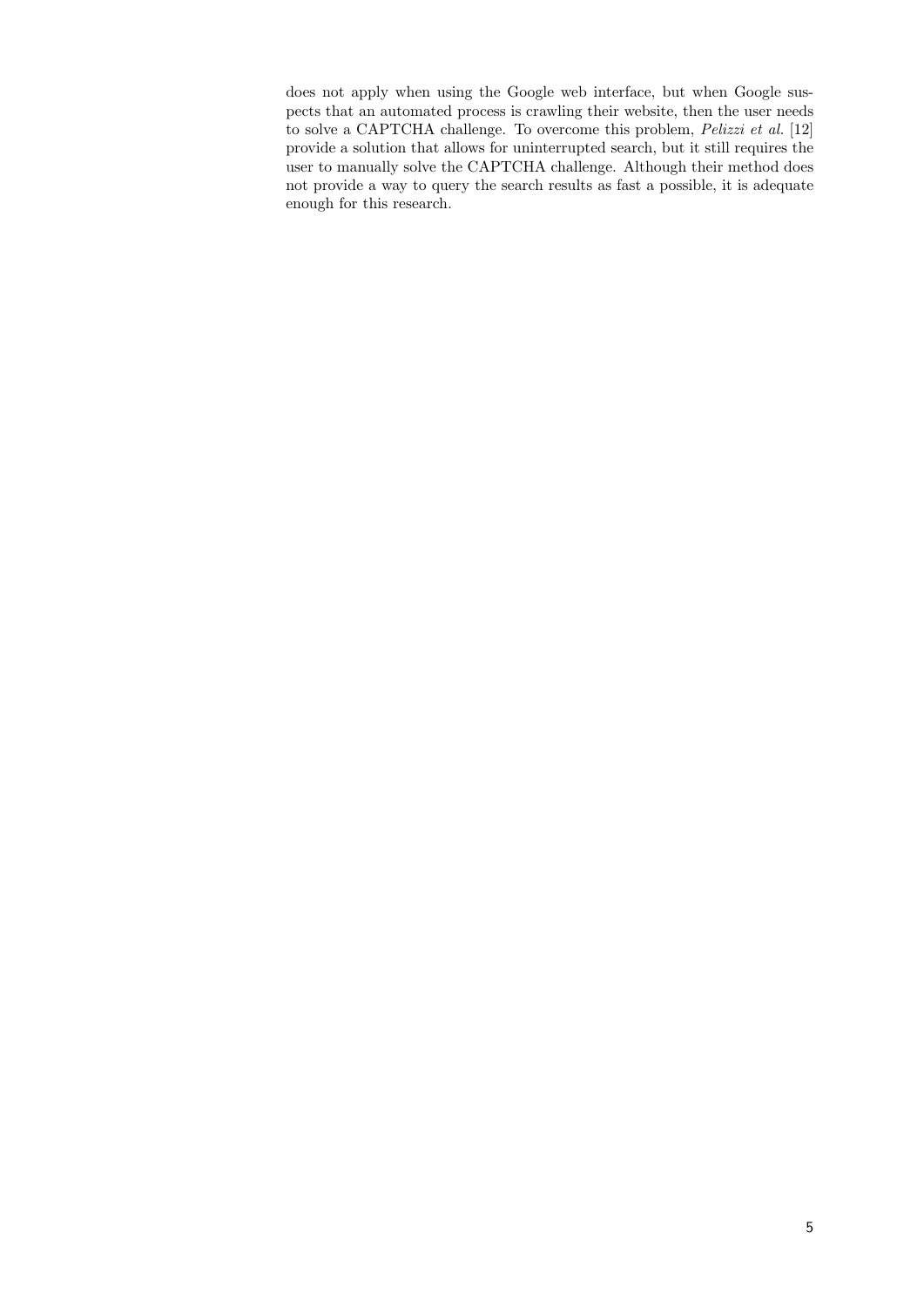### 4 Process

The goal of this research project is to demonstrate whether open source scripts available for download on the internet can be used to automatically find and exploit a large number of scripts. This automated approach can be seen as a black box system. The user of the black box provides the system with source code as input and could get access to vulnerable systems as the output. The processes executed inside the black box consist of several independent components. Linked together these complete the process. A schematic overview of the different components in the black box are shown in Figure 4.1. This process is different from other approaches in that it does not target any specific server, but rather focuses on the complete process of finding exploitable code and an installation base of servers running this code.

#### 4.1 Process components





#### 4.1.1 Script sources

The process starts with the gathering of script sources. Since the entire approach is automated, the results improve as the amount of different source code packages increases. Popular script sharing sites can be used as input to collect a large number of scripts.

#### 4.1.2 Vulnerability scanning

All script files in the source code are automatically analysed for any potential vulnerabilities. Depending on the type of program these can vary. For web applications there is a higher chance of problems in sanitizing user input, creating possibilities for injection. In desktop programs this focus can shift towards lower level problems, such as buffer overflows.

#### 4.1.3 Generate exploits

The amount of vulnerabilities found in the analysed source code can be very large, depending on the number of input scripts. Part of the process is to exploit the vulnerabilities in an automated way. A local installation can be used to test behaviour of the program.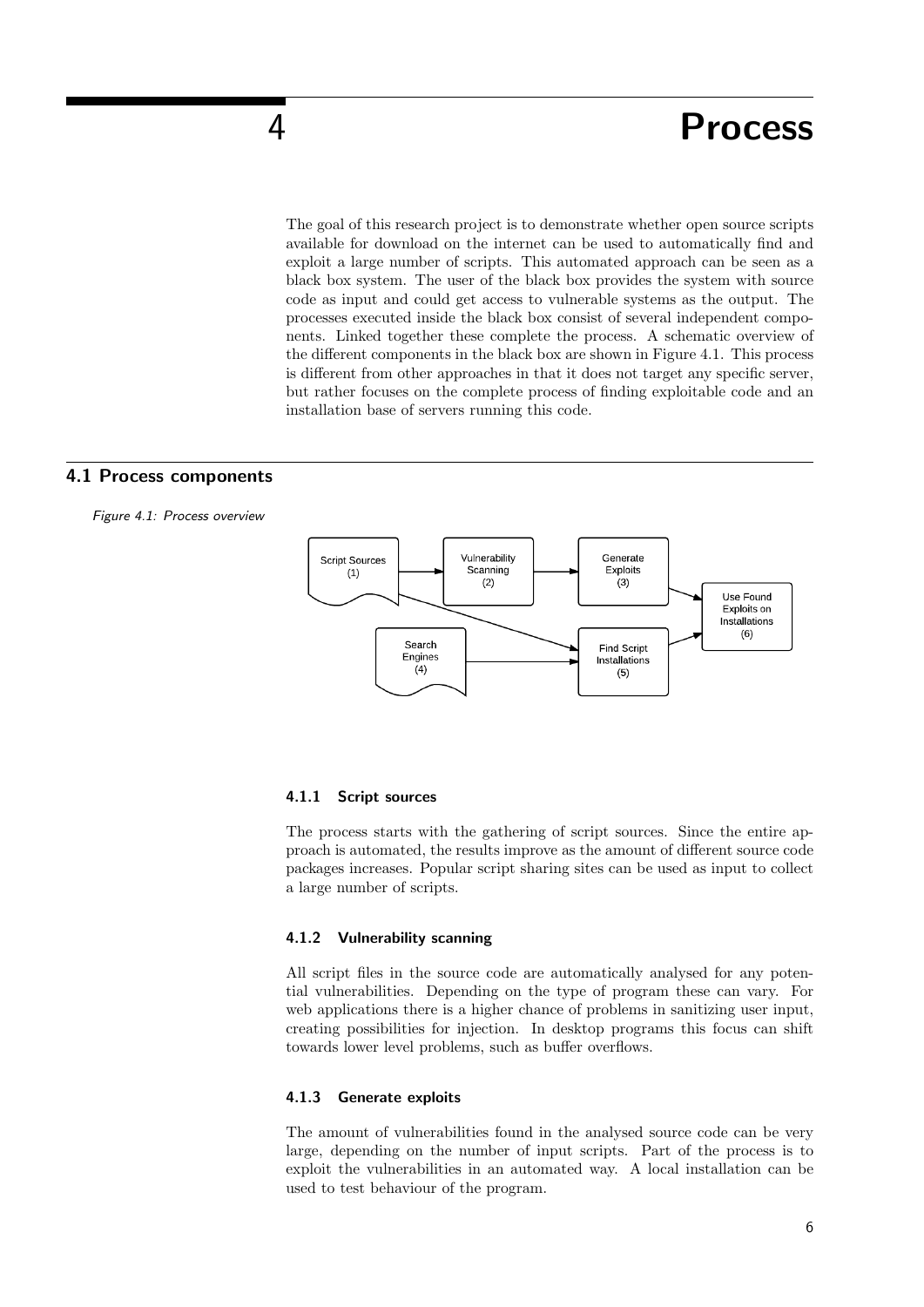#### 4.1.4 Search engines

Once exploits for vulnerable code are created, an overview of locations where this code is running is required to use these exploits. Search engines crawl and index as much of the internet as possible to give users the ability to find specific websites. The database of these search engines can be used to gather this overview of installation locations of vulnerable scripts.

#### 4.1.5 Find script installations

The search results that are produced by search engines are validated to determine if the vulnerable script is actually installed on the remote server. Several methods that can be used to perform this comparison accurately is described later in this paper.

#### 4.1.6 Use found exploits on installations

The final component of the process is to run the created exploits on the installed vulnerable scripts. Depending on the amount of installations, the amount of found exploits and the efficiency of the previous components it is suspected that a large number of servers can be compromised. During the research no servers not taking part in this research project are attacked.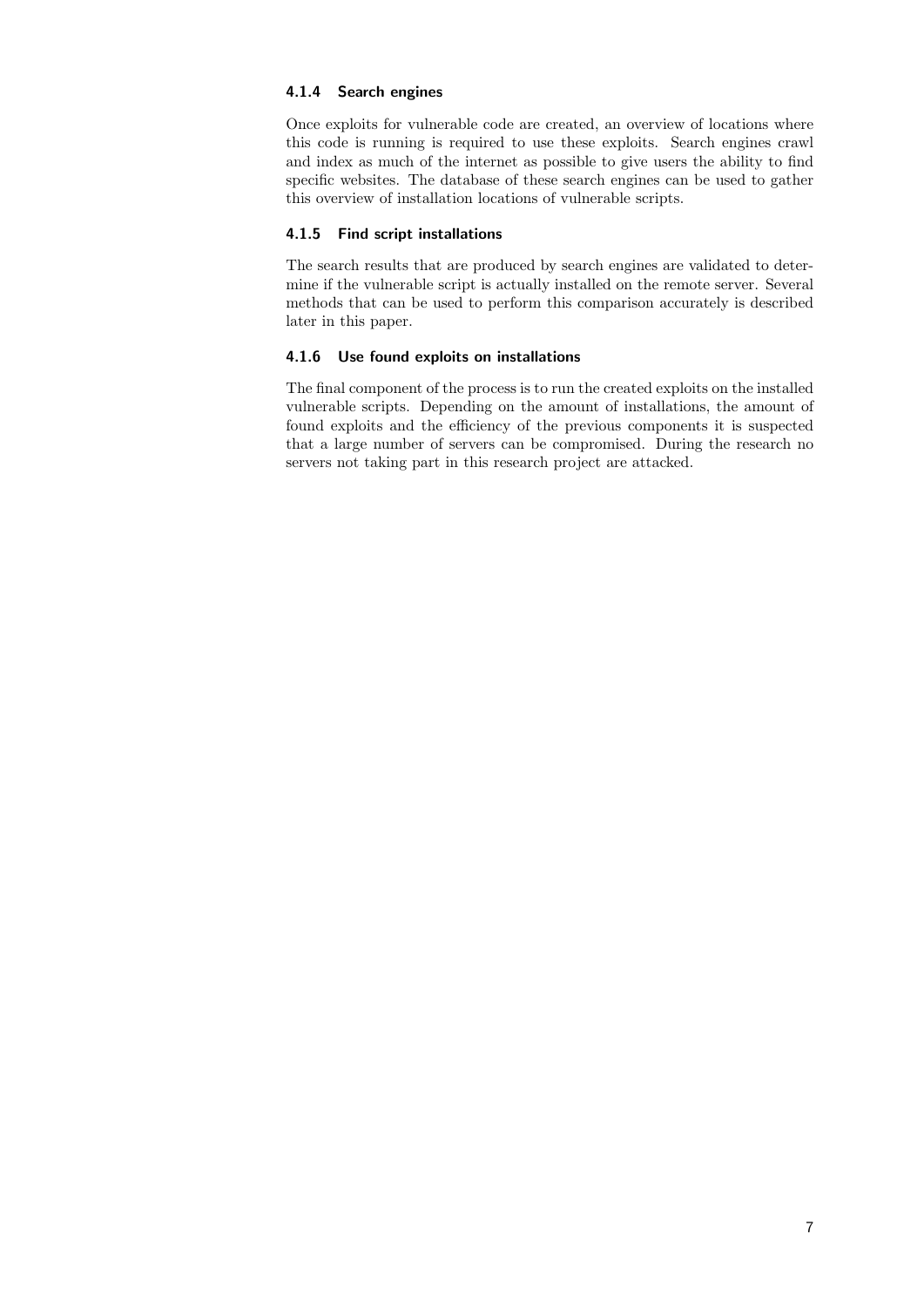### 5 Approach and methods

During this research project a proof of concept of the black box system is made and tested. The source code of the proof of code is not publicly available, but it is available upon request. Contact information can be found on the front page of this paper.

The implementation of the several components are discussed in this chapter. For the proof of concept the focus is placed on PHP scripts and three types of vulnerabilities. PHP is a scripting language very popular among web developers. The easy learning curve makes it attractive for new developers who can share their scripts without performing a security review.

#### 5.1 Script sources

Two sources are used to gather a large amount of scripts. Sourceforge<sup>1</sup> is a site offering free hosting for open source projects. More than 440,000 projects are available on Sourceforge. The site features tags to indicate the platform and languages used. Of those projects, more than 33,000 indicated that the PHP scripting language is used. There is an API available to request information about projects and the available files, but it cannot be used to filter for PHP projects.

 $G$ itHub<sup>2</sup> is a site extending on the great popularity of the git version management software. It provides web access to the managed code and an issue tracking system. Searching for 'PHP' results in more than 50,000 individual projects, or repositories as it is called in git.

#### 5.2 Identify exploitable vulnerability categories

Automatically exploiting vulnerable websites requires for the exploit to be trivial. Within this research the focus goes out to what is referred here as "the low hanging fruit". These types of vulnerabilities are simple mistakes that are still made by web developers. As described by Scholte et al. [13], SQL injections and cross-site scripting vulnerabilities are still increasing. Their research focused on web vulnerabilities that were categorised in the CVE database from 2004 until 2009. The OWASP Top 10 Project [16] identifies similar vulnerabilities. The goal of the top 10 project is to raise awareness about application security. Beside the more generic top 10 list, OWASP also provides a top 5 that specifically focuses on the PHP scripting language  $3$ . A research that is done by Fonseca et al. [9], is by looking at attacks from the attacker's perspective, as opposed to that from a defensive perspective. They identified other high risk vulnerabilities that are often used by attackers. Their research aims at the most effective result, which often includes the execution of their code on a web server. Based on the CVE statistics, the OWASP PHP top 5 and the research done by Fonseca et al., a subset of these categories is selected to be further used in this research, as shown in table 5.1. Other categories, such as cross-site scripting (XSS) and cross-site request forgery (CSRF), are also very popular, but they are not suitable for taking over web servers. These types of vulnerabilities are targeted at clients visiting the website, and require a different approach on how to automatically detect them, as described in [5].

<sup>1</sup> http://sourceforge.net/

<sup>2</sup> https://github.com

<sup>3</sup> https://www.owasp.org/index.php/PHP\_Top\_5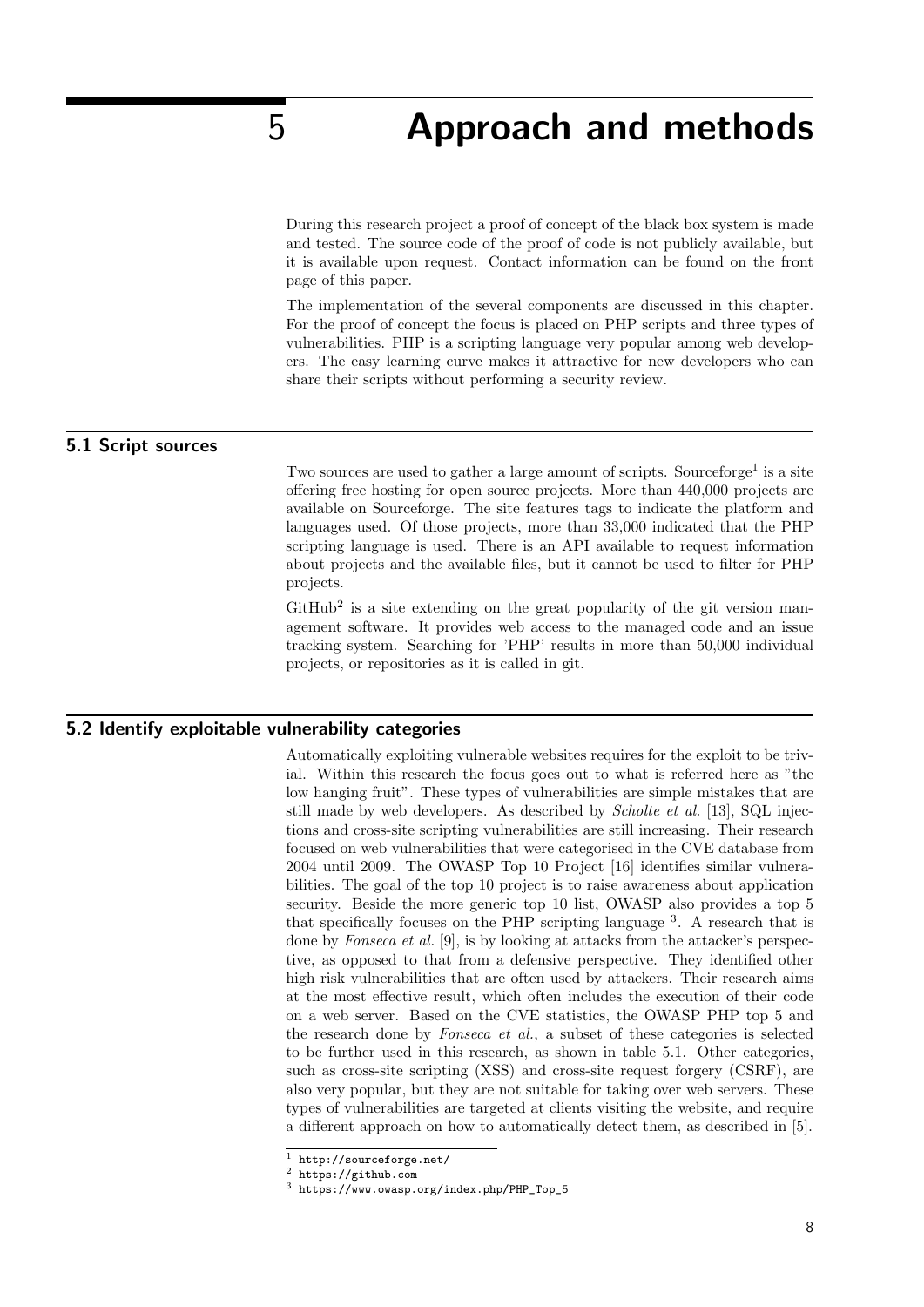| Category          |  |
|-------------------|--|
| SQL injection     |  |
| File Inclusion    |  |
| Command Injection |  |

#### 5.2.1 Parameters

When requesting a web page, several dynamic parameters can be passed to the web server. There are two main request types called GET and POST. Each type is explained shortly using an example request to website

http://www.example.com and a parameter user set to value *admin*.

With a GET request type the parameters are passed in the request URL, behind the name of the web page. This combines to http://www.example. com/?user=admin.

In a POST request the parameters are passed as body in the request of the website. The normal script URL is requested (http://www.example.com) and the parameter body is sent after the headers (*user=admin*).

To identify the input parameters in this paper, the PHP notation is used. Meaning \$ GET and \$ POST represent arrays containing respectively the GET and POST request parameters, and  $\mathcal{L}$ GET [user] represents the value of parameter user in a GET request.

#### 5.2.2 SQL Injection

Web pages are now often dynamically generated on request using scripting languages like PHP. To store the data used in these sites, a connection to a database server can be used. A popular database engine used in combination with PHP is MySQL. To be able to query the database from inside a script special run-time functions are available. These functions are provided by loading a module in PHP. Typically used functions for simple database questions are listed in Table 5.2.

| ıs tor<br>bases | <b>Function</b>                 | Use                                     |
|-----------------|---------------------------------|-----------------------------------------|
|                 | $my\text{sql} \text{connect}()$ | Initialize a connection to the database |
|                 | $mysql\_select\_db()$           | Select the database to use              |
|                 | $my\text{sqLquery}()$           | Execute a query on the database         |
|                 | $mysql_f etch_$ assoc $()$      | Return one row of query results         |

To craft a page to a specific user, the input parameters can be used in the database queries. By combining these parameters and queries in an improper way, a possibility for exploitation is created.

- 1) mysql\_query("SELECT \* FROM 'Users' WHERE 'ID' = '\$\_GET[user]'");
- 2) http://www.example.com/?user=admin mysql\_query("SELECT \* FROM 'Users' WHERE 'ID' = 'admin'");
- 3) http://www.example.com/?user=admin' or 1=1- mysql\_query("SELECT \* FROM 'Users' WHERE 'ID' = 'admin' or 1=1-- '");

When the request parameter is used directly in the query (1) the content of the query can be altered by the user. Normally, the parameter contains only normal characters and it works as expected (2), but with specially designed parameter values the query can be adjusted in such a way that different data is returned from the database (3).

Table 5.2: PHP function MySQL datal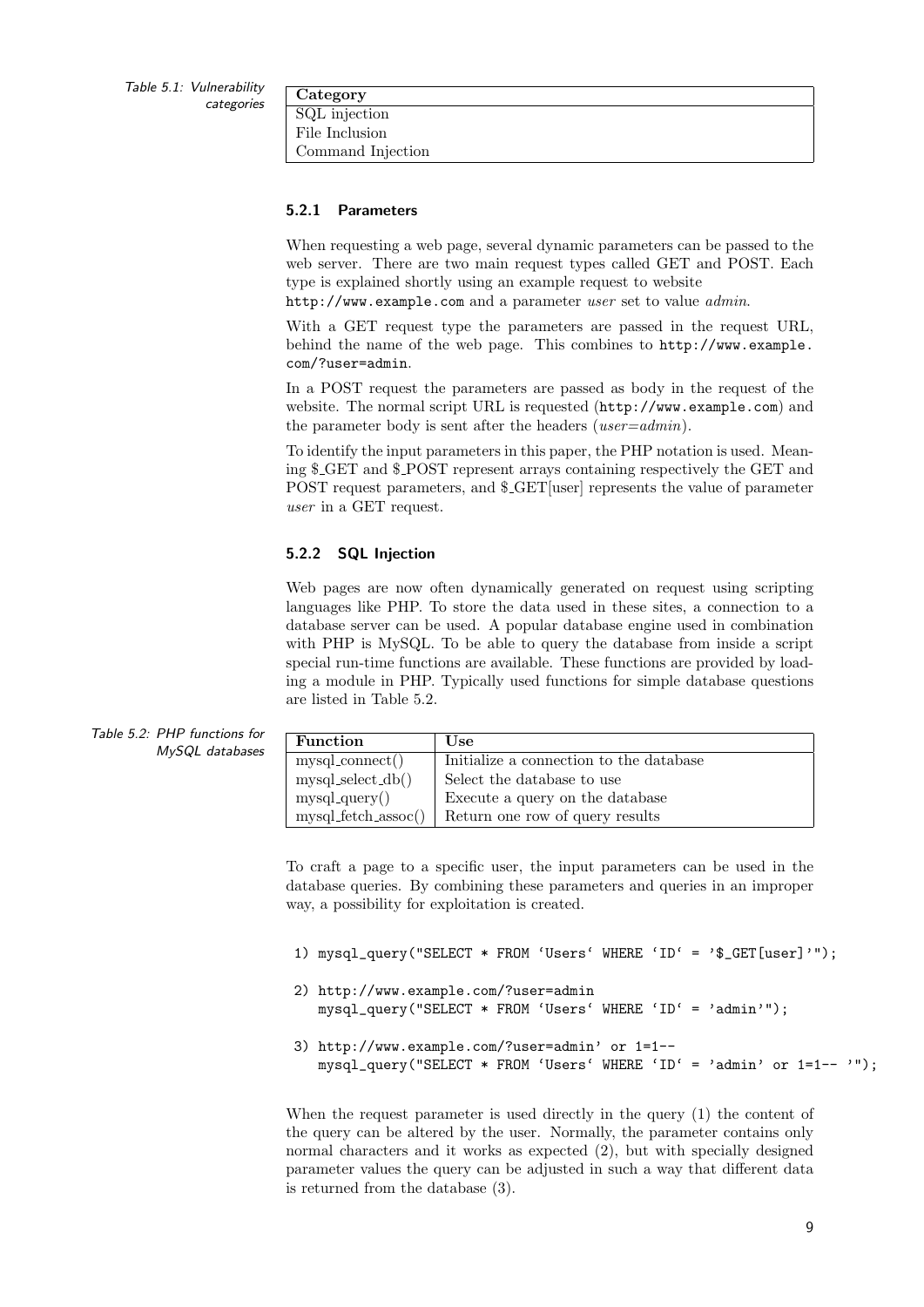#### 5.2.3 Command Injection

PHP <sup>4</sup> allows scripts to run code on the web server. When a dynamic parameter is passed to the execution function, and no, or insufficient input validation is done, then this may allow an attacker to execute malicious code. Command Injection is explained in detail in [14, 15]. An overview of the PHP functions that are prone to command injection is shown in table 5.3.

#### 5.2.4 File Inclusion

Besides the functions that allow for executing programs outside of the scripting language, PHP also has functions that allow inclusion of other PHP files, or directly interpreting input data as PHP code. Web developers sometimes allow user input via parameters to these functions to allow for a dynamic feel of their web applications. An overview of the file inclusion functions that are looked at in this research, is shown in table 5.3. A survey done by Ami and Malav [11] explains this type of vulnerability and others more in depth.

| Command Injection | File Inclusion |
|-------------------|----------------|
| backtick operator | include        |
| exec              | require        |
| passthru          | include_once   |
| popen             | require_once   |
| proc_open         | eval           |
| shell_exec        | assert         |
| system            | preg_replace   |
| pcntl_exec        |                |

Table 5.3: PHP functions prone to command injection and file

inclusion

### 5.3 Vulnerability scanning

To identify possible vulnerable scripts in the downloaded projects, all files are scanned for known common programming problems. Using the regular expressions in Appendix B, all files with extension  $.php$  are scanned on a lineby-line base. All lines matching one of the expressions are marked for further analysis. The regular expressions include detection for the three described categories. Custom functions outside the matched line can be used in the script to escape any user input parameters. This and other run-time script changes make that the results of the scanning process can include false positives. This calls for a need to automatically verify if the identified line is indeed vulnerable and if the exploitation can be done without user intervention.

#### 5.4 Automate the exploitation

When one or more possible vulnerabilities are found in a script, it needs to be determined if the detection was correct or that it was a false positive. In this case, a false positive does not necessary mean that a script is not vulnerable, but that automatically exploiting the vulnerability did not succeed. A common scenario of not being able to automatically detect if a script is vulnerable, could be that the vulnerability itself is found in a part of an application that can only be accessed after the user has applied the right credentials. This type of scenario is very complex to automate. The process of validating each found vulnerability is discussed below.

#### 5.4.1 SQL Injection

As part of the vulnerability scanning process the scripts are analysed for a combination of query functions and direct parameter usage inside those func-

<sup>4</sup> http://www.php.net/manual/en/ref.exec.php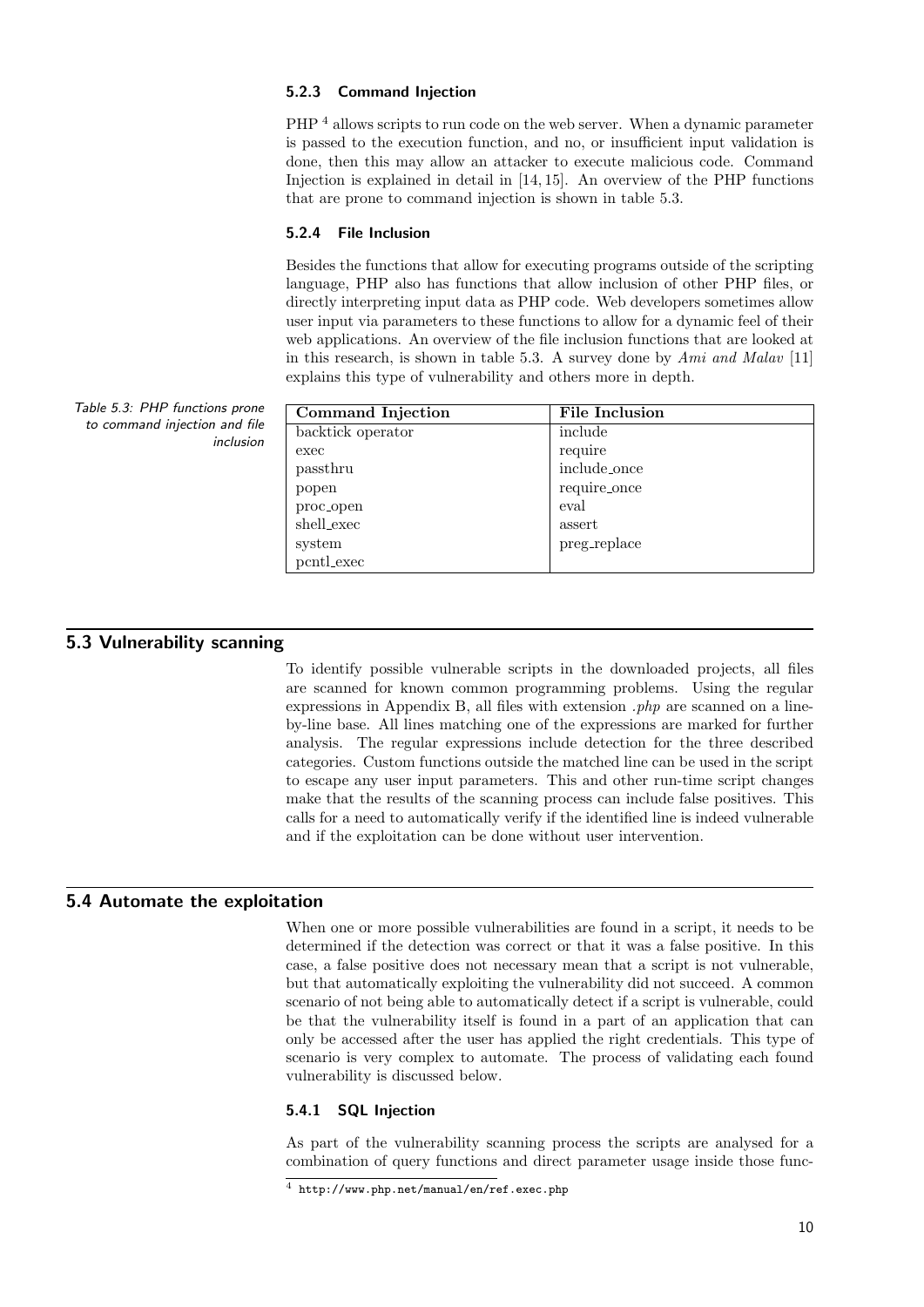tions. This results in potentially vulnerable scripts. To be able to exploit such a vulnerability it first has to be verified that the scanning results are correct and the code can be misused.

To perform this verification a test environment is created with specifically designed database functions, overriding the default ones listed in table 5.2. By overriding these built-in functions the complete query can be analysed for possible injections in an automated way.

By calling each possibly vulnerable identified script with the detected parameters set to a distinguishable value, the results were verified. All queries executed by the script are collected using the custom database functions. By comparing the distinguishable parameter value with all values inside the database query, a match can be made and analysis can be done on any escaping or sanitising. When values are not escaped or sanitised, the input parameter matches the query values exactly, and injections to alter the query are possible.

#### 5.4.2 Command Injection

Potentially found vulnerabilities for command injection functions (table 5.3) also have to be verified. Some of these functions are implemented at such a core level in the scripting language the they cannot be overridden during run time, so the method used to verify SQL Injections does not work for them.

The vulnerability scanning script collects several details about its results. These include the identified file, function name, line number, the parameter type and the parameter name. Using this information, a new test environment is created where the indicated line (1) is analysed before execution. The found command execution function is replaced with a specially created log function, while no changes are made to the parameters (2).

```
(1) shell_exec ($_GET['cmd']);
(2) log_function ($_GET['cmd']);
```
After replacing just the name of the injectable function, the script is called with the identified parameter set to a distinguishable value and the process is completed in the same way as with the SQL Injections. Because only the name of the called function is changed and only one dynamic request parameter is tested at the same time, the flow of the script is not influenced by this change and the results are reliable.

#### 5.4.3 File Inclusion

With potential file inclusion vulnerabilities some of the same issues arise as with command injection. These functions are defined at a core level and cannot be overridden at run time either. To overcome this, the same approach is used as with command injection.

```
(1) require_once "includes/" . $_GET['page'];
(2) log_function ("includes/" . $_GET['page']);
```
An extra point of attention is that some of the functions are so called 'control structures'. This means that they do not necessarily have to be called as functions, but that they can also be used as statements (1). Where the parameters for a function are between parentheses, this is not always the case with statements, and this has to be taken into account when replacing the statement name with the logger function (2).

After the called function is replaced, the same verification method as with SQL Injections is used.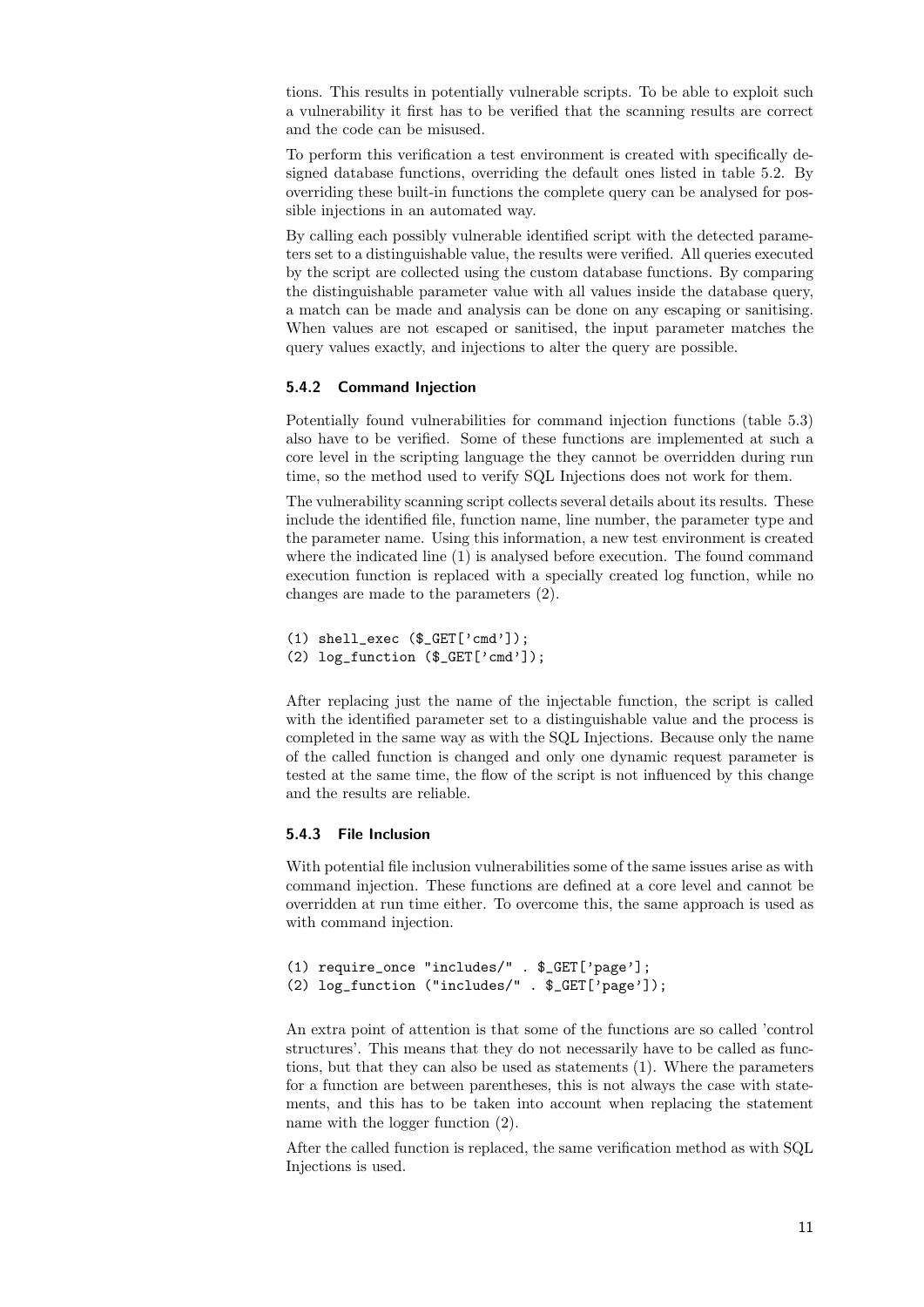#### 5.5 Search engines

The Google search engine is used to find installations of vulnerable scripts. For this research Google is chosen as the most effective search engine by comparing possible advanced search operators and the number of results. This section describes how search queries are constructed and what limits are encountered while performing a large amount of search queries.

#### 5.5.1 Find websites using the Google search engine

Search engines are designed such that the results relate as much as possible to the search query that the user provides. With advanced operators<sup>5</sup> the Google database can be queried on information other than the page content. This can produce many results, but not necessarily accurate. Getting only accurate results from Google is not very likely, therefore there are two ways in which the search queries are constructed. The first approach is to find sites that have the vulnerable script file name in combination with the GET parameter that is used in that file. Second, sites are found by their titles that are found in the scripts. Both approaches are described in this chapter.

#### Find websites with URL parameters

By using the Google search engine, it is possible to specify what a URL must contain. The allinurl search operator allows for search results that must contain specific text in the URLs. Of the websites that contain vulnerabilities it is known in what file name the vulnerability exists and if the vulnerability is triggered by the GET parameter. For example, when a vulnerable file page.php uses the GET parameter page\_id, this could be translated into the following search query:

allinurl:"/page.php?page\_id="

Google returns all URLs that it has indexed that contain the file name in combination with the GET parameter in the URL. However, the results do not take the path before the file name into account. It is therefore possible that Google returns the following results:

```
http://example1.com/page.php?page_id=
http://example2.com/admin/page.php?page_id=
http://example3.com/somesite/somefolder/page.php?page_id=
```
#### Find websites with titles

Another operator in the advanced Google search queries is allintitle. Similar to the allinurl operator, this operator searches for websites having all words of the search term in the HTML <title> element of the website. All projects containing possible exploitable scripts are analysed for page titles.

The results for the title scanning process are listed in table 5.4. The amount of titles found per project greatly differs. For more than half of the projects between 1 and 10 titles were found but there are also projects with more than 2000 titles. Since it cannot automatically be determined what titles give the best results before querying the search engine, projects with a large amount of titles are excluded from the search.

To efficiently query the search engine a selection is made of what titles to include in the search process as a trade-off between number of search queries and amount of projects covered in the search process.

<sup>5</sup> https://sites.google.com/site/gwebsearcheducation/advanced-operators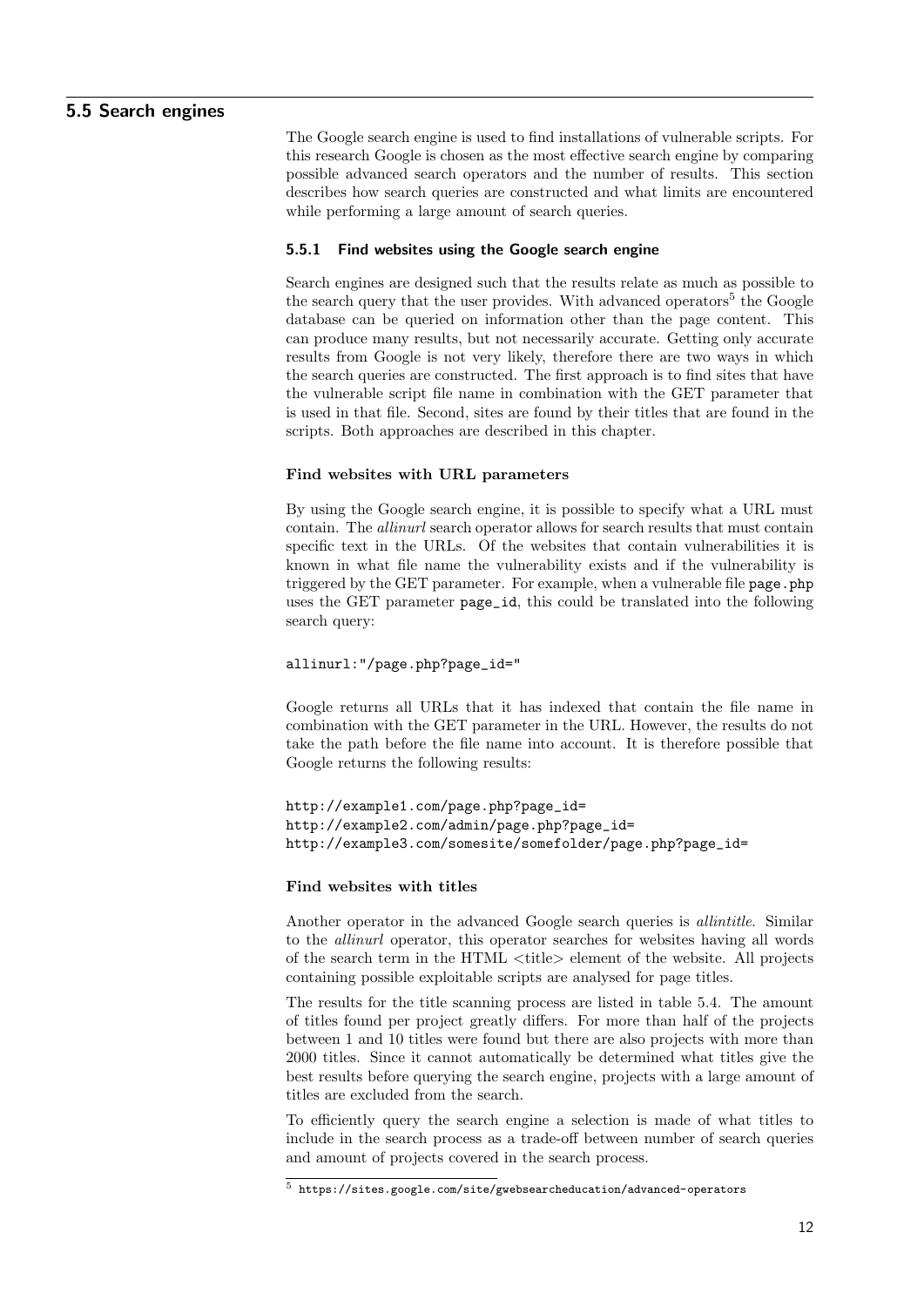Table 5.4: Titles collection

| Produced    | <b>Scripts</b> |         |           | <b>Titles</b> |          |           |  |
|-------------|----------------|---------|-----------|---------------|----------|-----------|--|
| titles      |                |         |           |               |          |           |  |
|             | Abs.           | Rel.    | Rel. cum. | Abs.          | Rel.     | Rel. cum. |  |
| $1 - 10$    | 1,219          | 59 %    | 59 %      | 4,267         | $7\%$    | $7\%$     |  |
| $11 - 25$   | 356            | 17 %    | 76 %      | 5,737         | $9\%$    | 16 %      |  |
| $26 - 50$   | 238            | 12 %    | 88 %      | 8,378         | 14 %     | 30 %      |  |
| $51 - 100$  | 129            | $6\%$   | 94 %      | 8,918         | 15 %     | 45 %      |  |
| $101 - 150$ | 36             | $2\%$   | 96 %      | 4,399         | $7\%$    | $52\%$    |  |
| >150        | 80             | 4 %     | 100 %     | 29,268        | 48 %     | 100 %     |  |
| Total       | 2.058          | $100\%$ | 100 %     | 60,967        | %<br>100 | $100\%$   |  |

As a result, only projects with twenty-five titles or less are included in the search. This includes more than 75% of the projects in the search process while only querying the search engine for 16% of the found titles, greatly reducing the total amount of search engine queries.

#### 5.5.2 Selective results

Some of the automatically generated queries are so generic that a large amount of items in the search engine's database are a match. To prevent the gathering of lots of false positive, result filtering is done depending based on the total amount of results available, as indicated by the Google search engine. All search queries where the search engine indicates more than 750 results are flagged as too generic. During the search process this initial indication on the estimated amount of results as returned by the search engine turned out to be a very unreliable source for the actual number of search results.

A better indicator is found in the links to the number of pages at the bottom of the search result page. With each page returning ten results, this can be used to calculate another estimated amount of results for the search query. For some queries, the indicated amount of results was set to numbers close to 50,000, while the amount of result pages indicated less than 100 results. The number of pages turns out to be much more reliable and is eventually used as the filtering selector.

#### 5.5.3 Throttling

Google has built in rate limiting integrated into their search engine. Especially for the advanced search queries, which are more resource demanding, these limits are well within reach when using automated scripts to execute the searches.

Pelizzi et al. [12] describe the use of proxy servers and a throttling system to automatically perform a large number of search queries. Their paper does not describe the exact limits for the throttling system and their approach is to circumvent the throttling by manually solving the presented CAPTCHA images.

During this research attempts were made to extend on this and perform a large number of search queries without interruption and without user interference. After several attempts an optimum was found in the amount of queries executed over time and the blocking behaviour, allowing for a continuous search process. Using a total of twenty-six different IP-addresses distributed across two servers it was possible to run over 20,000 queries per day.

As an addition, the use of IP version 6 addresses for the search queries was investigated. By using a random address from a 64-bit subnet for each query it was not possible to circumvent the rate-limit blocking. The blocking behaviour for the entire 64-bit IPv6 network could be matched with that of a single host on IPv4, indicating the single host IPv4 limits are equal to the limits for an entire 64-bit network in IPv6.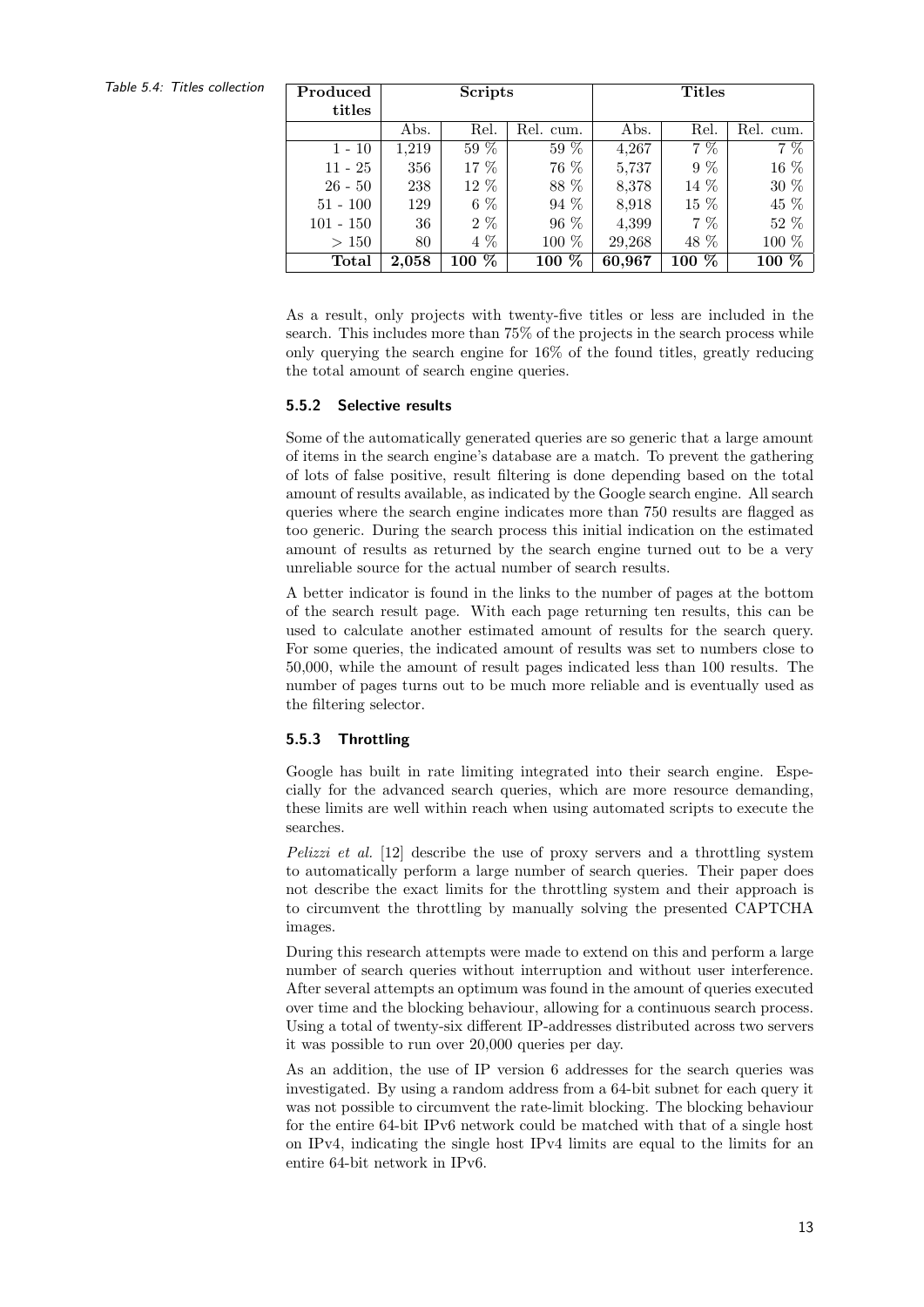#### 5.6 Identify websites using vulnerable scripts

Figure 5.1: Finding installed scripts



When all vulnerable scripts are identified, the next step is to identify the websites that are using these scripts. By zooming in on step 5 of figure 4.1, this part of the whole process is explained more in depth. Section 5.5.1 discusses the methods that are use to find websites that are using the identified vulnerable scripts  $(5.1)$ . The next step  $(5.2)$ , is to determine the installation root of the script, which is described in section 5.6.1. By knowing the installation root of a script, it is possible to deduce the relative path of files within that script. When the installation root of the script is determined, the frequency of each file type that is used within that script, is used to determine what file types are more common. For each script, a selection of maximum six files is made to be used for validation (5.3). The most common file types are used to support the selection process. Section 5.6.3 discusses the comparison method that is used to compare the selected files with the remote host (5.4). Finally, in section 5.6.4, the method is described of how the score is calculated to indicate the accuracy of the search result (5.5).

#### 5.6.1 Script installation directory

When the Google search results are gathered, it is still uncertain if these results contain false positives. When common file names and parameters are used, such as login.php?id=, it is very likely that many results are not related to the vulnerable script. The installation root of the vulnerable script needs to be determined before something useful can be said about the files that reside within this directory or subdirectories. Two methods are designed to determine the installation root of the vulnerable script. The first method is a more deterministic approach, and it uses the absolute path of the local vulnerable PHP file when the search results are found with the *allinurl* Google search operator. The second method is more probabilistic approach, which is used when the first method does not suffice. The results of the second method are less likely to be successful, but it may still hold positive results. The second method goes through all the directories in the vulnerable script and tries to find an index file or a PHP file in the subdirectory that is closest to the root directory. This directory is then considered to be the installation root.

#### Deterministic approach

Of the files that are selected to validate the installation of vulnerable scripts, it is still unknown in what location the file is located on the remote server. The installation directory of the web script, greatly depends on where the web master places the files. In a shared hosting environment it is very common that the directory where the files are stored have a prefix that is specific to that website, for example: http://example.com/script/ or

http://example.com/username/webapps/script/. To solve this problem, the absolute path of the vulnerable PHP scripts is used to find the possible root of the installation. When the Google search results are found by using the allinurl operator, the results also include the PHP file name that was used to find the URLs. The installation root is found by first removing the file name part of the URL and the local file path, and then comparing the subdirectory names from right to left. When the local subdirectory does not match with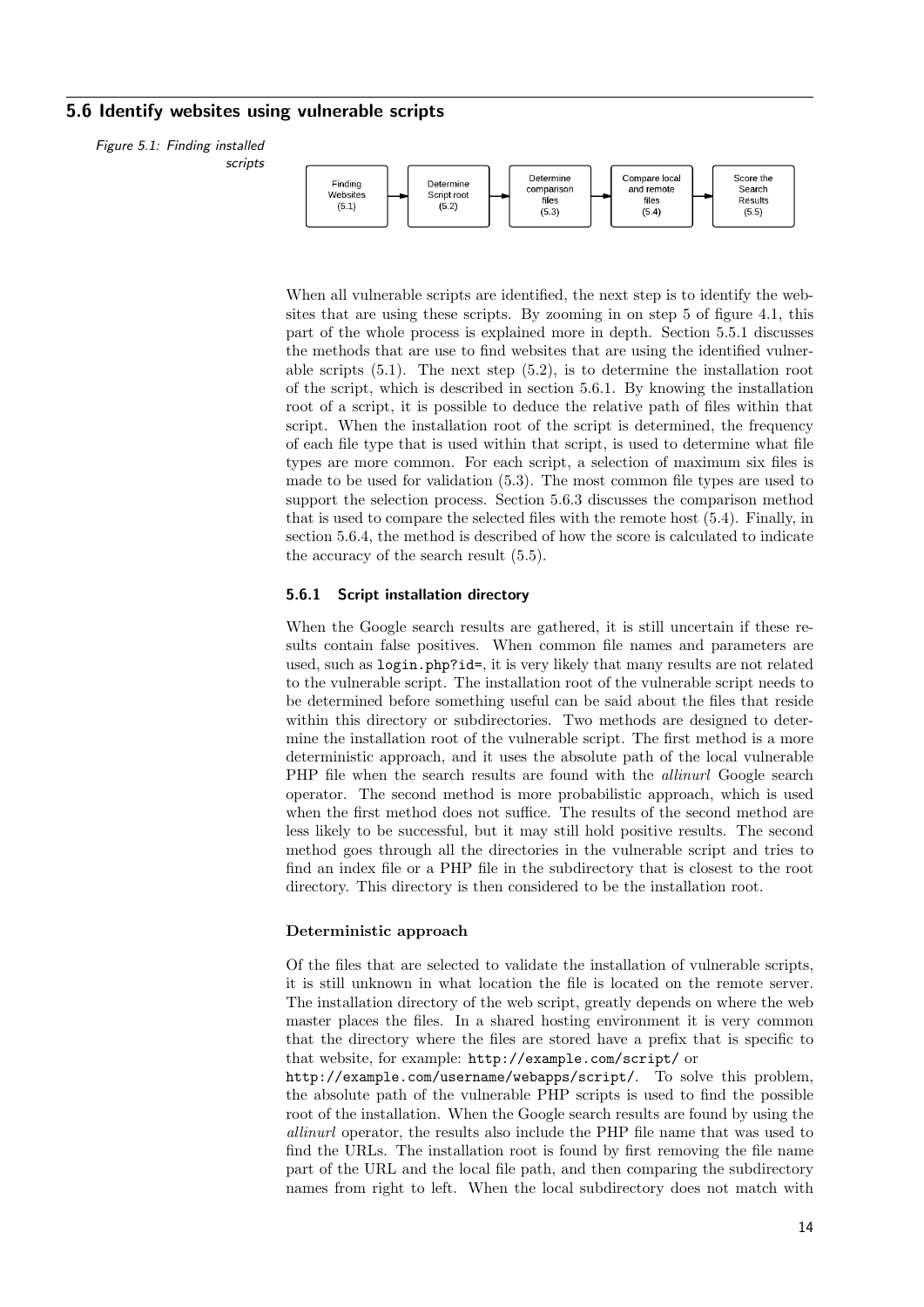the remote subdirectory, then it can be concluded that this is where the root of script is. An example of this process is shown in table 5.5.

Table 5.5: Example of finding the script installation root

| Step   Local path                              | Remote path                              |
|------------------------------------------------|------------------------------------------|
| $\sqrt{\text{script}/\text{admin}}$ /login.php | $/$ example.com/user/www/admin/login.php |
| /script/admin/                                 | $/$ example.com/user/www/admin/          |
| $/$ script $/$                                 | $/$ example.com/user/www/                |

In this example it can be concluded that the local installation root is /script/ and the remote installation root is http://example.com/user/www/. As shown in algorithm 1, the installation root always starts where the local and remote subdirectory do not match.

|  |  | Algorithm 1: Deterministic method to find the script installation root |  |  |  |  |  |  |  |
|--|--|------------------------------------------------------------------------|--|--|--|--|--|--|--|
|--|--|------------------------------------------------------------------------|--|--|--|--|--|--|--|

Output: Script installation root initialization;  $local\_dir = split ($ '', remove\_filename  $(local\_path)$ );  $remote\_dir = split (')', remove\_filename (remote\_path));$  $j = count(remote\_dir);$ for  $i \leftarrow count(local\_dir)$  to 0 do if  $local\_dir[i] \iff remote\_dir[j]$  then  $local\_install\_dir = join ('/', local\_dir);$ remote\_install\_dir = join  $(')'$ , remote\_dir); exit for; end splice  $(local\_dir, i, 1);$ splice  $(remote\_dir, j, 1);$  $j - -$ ; end

Both the local installation root and the remote installation root are important to further determine if the script is installed on the remote server or not. This is explained in section 5.6.2

#### Probabilistic approach

When the method described above does not have any results, or the script is not suitable for that particular method, then a more optimistic approach is used to find the installation root.

Determining the root of the script is done by looking at the name of the files. The first attempt is to look for a file with the name index.php, index.html or index.htm. When one of these files is found, then the directory wherein this file resides is considered to be the installation root of the script. When none of these file names exists within the script, a second search attempt is started to look for a file with the *php* extension. The directory in which a file is found with this extension is considered to be the installation root of the script.

For each find attempt the directories are traversed one level at a time, starting at the root of the script in which it is downloaded. This means that the find process goes through each layer of subdirectories and only moves up one level when no files are found. This way it prevents the find algorithm from going into many subdirectories. It is not expected that the installation root lies deep within the script directory structure. Table 5.6 explains this problem with an example.

Table 5.6: Example for traversing subdirectories

| Step | Level   Path |                       |
|------|--------------|-----------------------|
|      |              | $/\text{backup}/$     |
|      |              | /www/index.php        |
|      |              | /backup/www/index.php |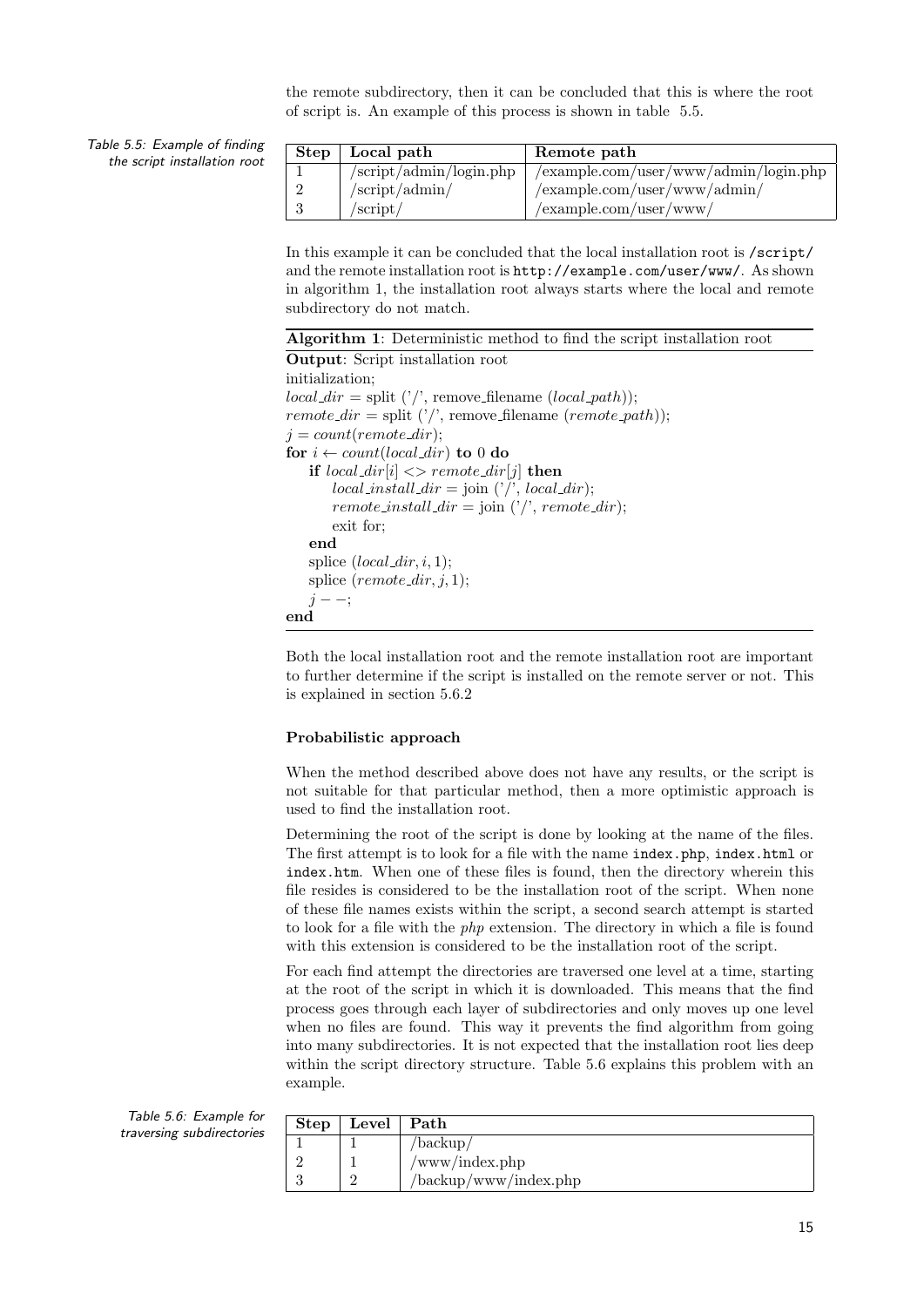In the first step, when the level is one, the first subdirectory is search through is backup. Because within this directory there is no index file, the find process continues on to the next step, which is also at level one. In step two the process is finished, because it has found an index.php file in /www/. If the find level would not limit itself to the current search directory, then the find process would continue in the backup directory and very likely identifies the wrong file. Algorithm 2 describes this process more formally.

Algorithm 2: Probabilistic method to find the script installation root

```
Output: Script installation root
initialization;
for i \leftarrow 1 to 10 do
   foreach files do
       if filename (file) = 'index.[(htm[l]?|php)' then
           install\_root = dirname (filename);
           return;
       end
   end
end
for i \leftarrow 1 to 10 do
   foreach files do
       if filename (file) = '\dot{p}hp\<sup>s</sup>' then
           install\_root = dirname (filename);
           return;
       end
   end
end
```
The reason this method has probabilistic characteristic is that there is no known other method to validate the result of this process. The outcome of this process is taken as a basis for further validation.

#### 5.6.2 Common file types

The next step is to validate if the Google search results indeed contain the websites that are using the vulnerable scripts. Because PHP files are server side scripts and cannot be compared by simply downloading them from the web servers, another approach is used to validate the Google search results. Most web applications have more files than only PHP scripts. Images, text files and client-side scripts, such as JavaScript, are often part of a web application. Because of the copy and paste behaviour that many web developers have, it is very likely that these files are also installed on the web server. A selection of these files is made from the vulnerable scripts to see if they exist on the remote web servers, and if they exist, to what extend they compare. The comparison process is explained further in section 5.6.3.

A frequency table of the most commonly used file types is generated by going through each file of all vulnerable scripts and count the number of occurrences per file type. Based on their frequency and the file type, a subset of this list is selected and is used for validating the Google search results. Of the file types that are selected it is known that web servers normally do not block access to them and that they are not expected to change frequently, such as JPG, PNG and GIF. But also CSS, JavaScript and HTML files are not excluded, because of their popularity. For each script, a maximum of six files is selected. The installation directory of each script is searched through, selecting one file for each file type. This way it assured that the validation process does not focus only on one file type. When all file types have been searched for and there are less than six selected files, this process is reiterated until there are six selected files, or until there are no more files to be found in the installation directory. It could also mean that there may not be any files to select.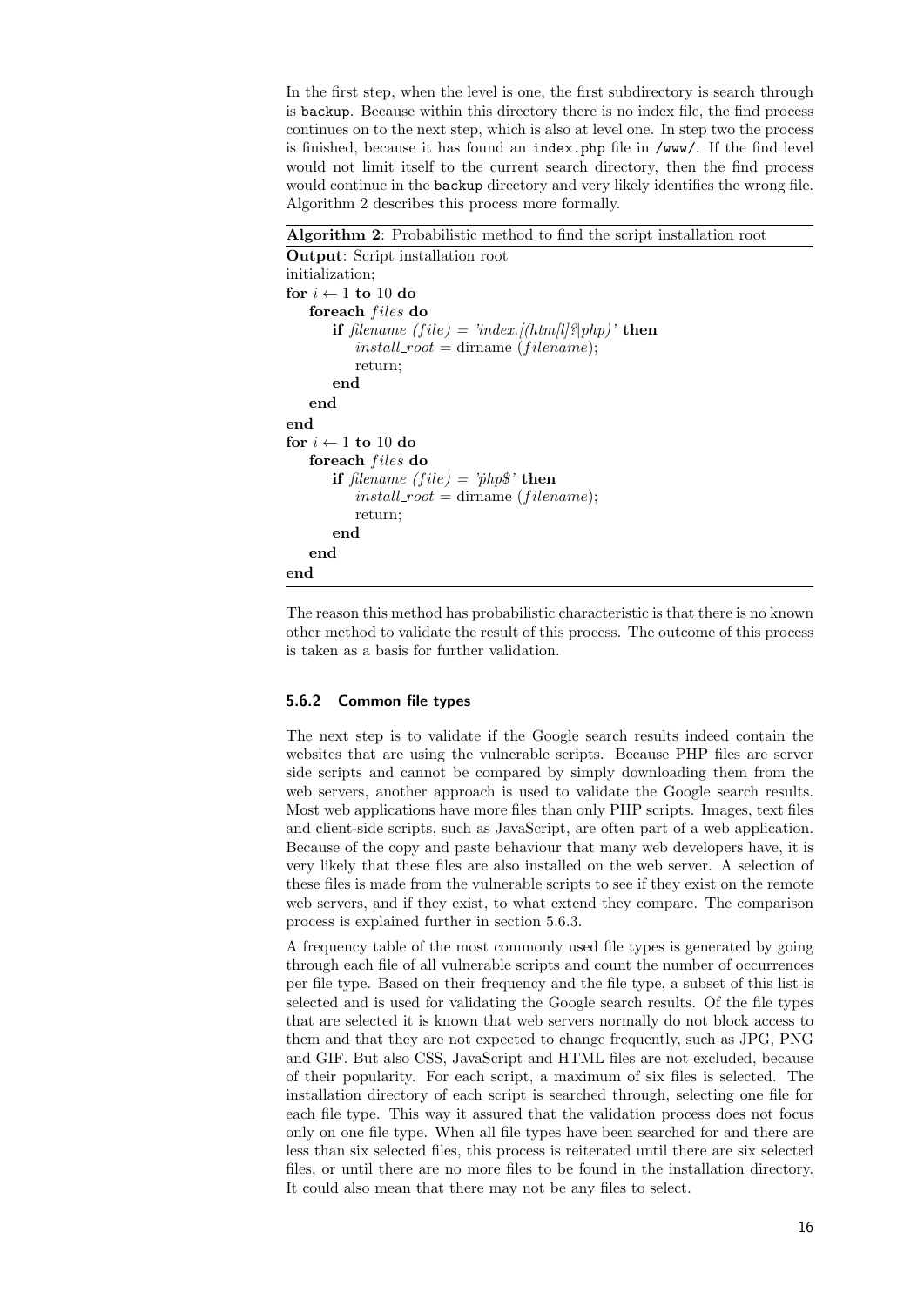#### 5.6.3 Compare files in the installation root with the remote host

Comparing local files with remote files is done in two ways. First, an MD5 hash is calculated for the local file and the remote file and then both hashes are compared. Second, when the hashes do not match, the files are compared for similarity when the files contain text, such as HTML and JavaScript. The differences between both files is looked at from a local point of view and a remote point of view. This means that it is looked at how much text of the local file is found in the remote file, and how much text of the remote file is found in the local file. Both values show a percentage of how much text of one file occurs in the other file. The method used to calculate this is explained in the research done by Grune and Huntjens [8]. The local file score and the remote file score are later used to calculate a final score value that indicates how likely it is that the remote server has the vulnerable script installed.

Each URL that is found during the Google search process is contacted with a request for the files that are selected. After which it is tried to download each selected file and compare the remote file with the local file. Depending on the number of hashes that match with the local file, a score is assigned to a URL. URLs containing a score above a certain threshold are considered positive search results, all other URLs are considered false positives. The scoring algorithm is explained following section.

#### 5.6.4 URL validation score algorithm

When the Google search results are validated, the total score of how accurate the URL is needs to be determined. There are three different states in which a search result can be after it is validated.

- 1. The search result could not be validated, because the installation root of the script could not be determined.
- 2. The search result could not be validated, because there are no files available to compare with the remote host.
- 3. The search result is validated based on file comparison and each file has a score assigned to it.

In the first case, the search result cannot be validated and therefore it is considered to have a good change of not being correct. In the second case the script does not contain any of the common file types. Very small scripts may only be intended to be included as part of larger applications, or have very simple functionality. This makes it very hard to validate the correctness of the search result. The last case allows for files to be compared with the remote host. As explained in section 5.6.2, each file has several scores assigned to it. These subscores are used to calculate a final score, which indicates the accuracy of the search result.

For each script there is a maximum of six files that are selected to validate if the vulnerable script is installed on the remote host. When there is a hash match between a local file and a remote file, both the local score and the remote score have a value of 100. When there is no hash match, then both scores can be different, as explained in the previous section. Comparing differences between files is only done when the files contain text, and thus are not binary. When there is no hash match and the file contains binary data, then both scores are set to 0. The final score is calculated as shown in equation 5.1.

$$
Score = \frac{\sum_{i=1}^{N} S_i}{N} + \sum_{i=1}^{N} S_i * \frac{1}{6}
$$
\n(5.1)

$$
\begin{array}{lcl} N & = & \textrm{Total number of selected files} \\ S_i & = & \frac{LocalScore_i + RemoteScore_i}{4} \end{array}
$$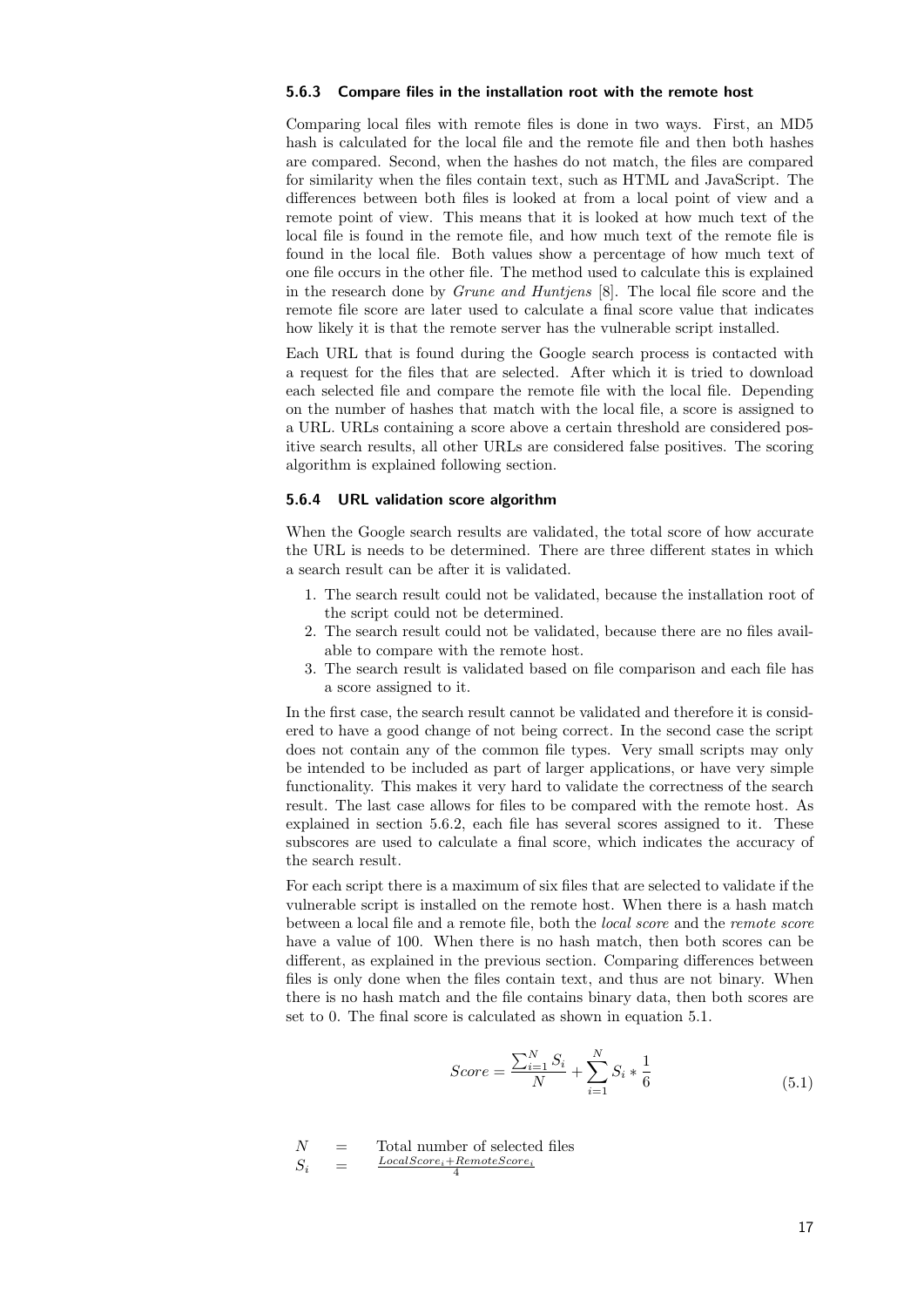Within this equation it is taken into account how many files can be used for validating the search result. When there is only one file available and it has a hash match with the remote file, meaning a local score of 100 and a remote score of 100, then the final score is 58. This way, validating a search result with only one file does not get a perfect score. When three files are available and all of them have a hash match with the remote file, then the final score is 75. When more than one file is used for validating a search result, it increases the changes of being correct. Therefore, it is considered that three or more files give an accurate indication if a vulnerable script is installed on the remote host.

When the score is less than 50, it is considered to be a false positive. When the score is equal or greater than 50 and less than 75, the search result is considered to be plausible. A score of 75 or higher is considered to be accurate. A score of 100 means that six files are available and all have a local score and a remote score of 100. This is considered to be a perfect score.

#### 5.7 Automate the compromisation

Once the vulnerabilities in the scripts are found and the installations of those scripts are identified, then the last step is to automatically complete the process of exploitation. The way vulnerabilities can be exploited depends on the category.

#### 5.7.1 SQL Injection

After the search process is completed, all parameters are available to run automated SQL Injections. The open source penetration testing tool sqlmap is designed specifically for this purpose. It can be called by passing a URL of the web page and the vulnerable parameter and can then perform automatic analysis of the page and complete the exploitation. Access can be gained to the database behind the website, and depending on the configuration of the server, shell access on the system is also possible.

#### 5.7.2 File Inclusion

File Inclusion vulnerabilities are harder to exploit. With Local File Inclusion vulnerabilities, the attacker first needs to upload a file to the server before it can be included. Because of the low number of found File Inclusion vulnerabilities and the complexity of automatically completing the exploitation of this type of vulnerability it has not been automated during this research. To execute an attack, specific script and system parameters need to be analysed by the attacker before a successful attack can be launched.

#### 5.7.3 Command Injection

Command injection vulnerabilities are the easiest to exploit from the three categories discussed in this paper. The calling of a page allows direct execution of shell commands on the remote server, running as the same user as the web server is running. With direct shell commands execution it is possible to start processes listening for incoming shell connections or install custom programs on the remote machine.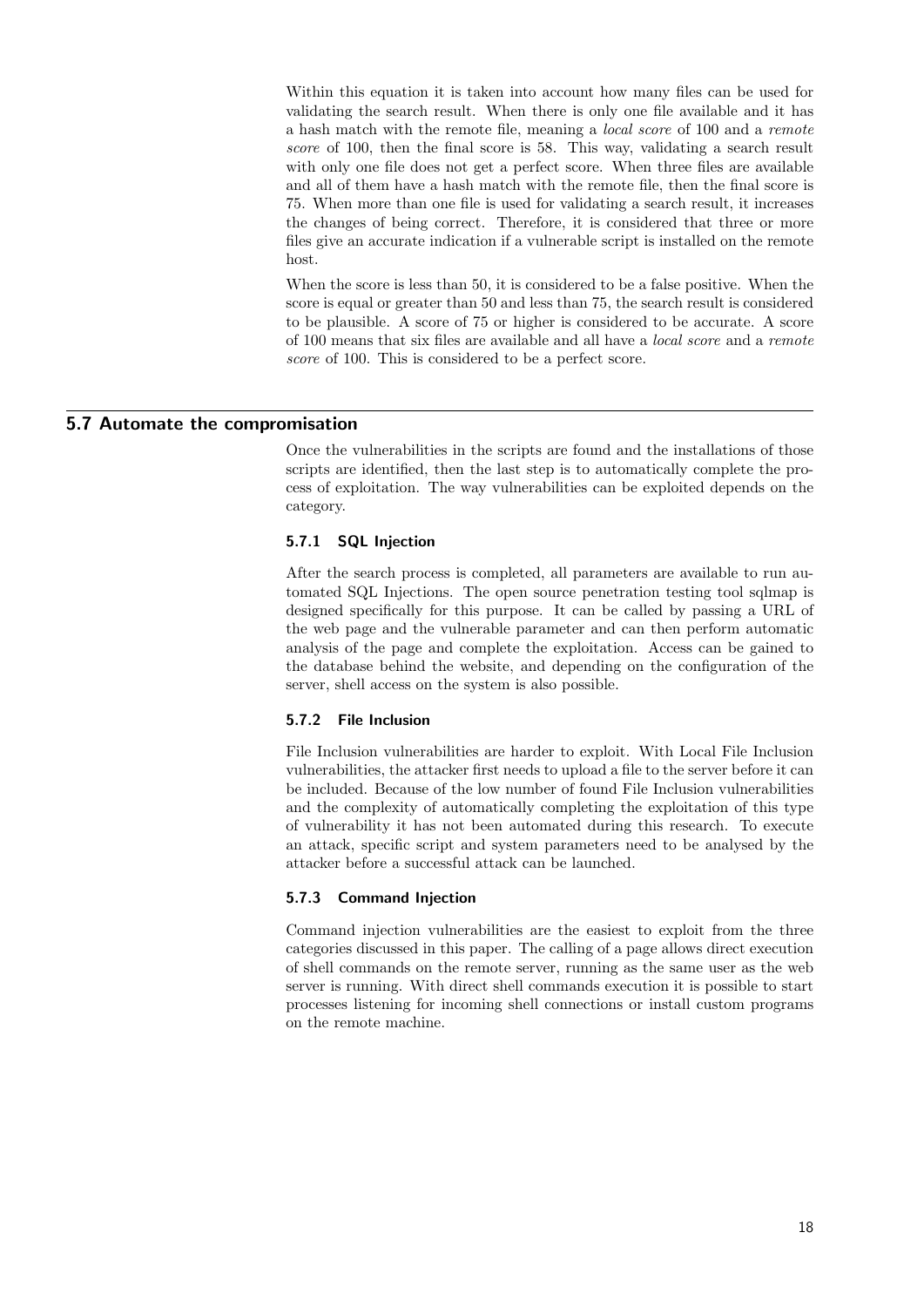### 6 Results

#### 6.1 Collect scripts

Over a period of two weeks, a total of 23, 291 PHP scripts were downloaded. 9, 668 scripts were downloaded from GitHub and 13, 623 scripts were downloaded from Sourceforge. The SourceForge website claims that they have over 33, 000 PHP scripts, but many of those scripts did not actually contain any PHP files. Some of those projects were incorrectly tagged as being PHP projects, or the projects were just simply empty. Both sources provided a website that allowed for automatic crawling for scripts. GitHub however, uses rate limiting to prevent users from hammering their servers. It appeared to be the case that GitHub only checked the number of requests in a specific time frame, and therefore this could easily be solved by introducing a 60 second pause between every 20 requests. This allows to continuously crawl GitHub for new repositories. GitHub provides advanced search features that can be set in the GET parameters of the URL when requesting the GitHub web page. This way it is possible to continuously ask GitHub for the latest updated repositories and it provides an interesting method to constantly analyse the source that is added to GitHub.

#### 6.2 Identify vulnerabilities

Of all 23, 291 PHP scripts,  $\approx 11\%$  contained one or more vulnerabilities that were found using the regular expression as listed in appendix B. Table 6.1 shows the number of vulnerabilities found per category. The total number of vulnerabilities found exceeds the number of vulnerable scripts. This is because a single script can have vulnerabilities of one or more categories.

#### Table 6.1: Vulnerabilities per category

| Category          |          | Frequency  |  |  |
|-------------------|----------|------------|--|--|
|                   | Absolute | Relative   |  |  |
| SQL Injection     | 2,333    | 84.59 %    |  |  |
| File Inclusion    | 376      | 13.63 %    |  |  |
| Command Injection | 49       | 1.78 %     |  |  |
| Total             | 2,758    | $100.00\%$ |  |  |

An interesting observation that can be made is that of the 9, 668 GitHub scripts, only  $\approx 5\%$  is identified as having a vulnerability. Whereas, of the 13,623 Sourceforge scripts,  $\approx 18\%$  is identified of having a vulnerability. This difference does not necessarily mean that the source code on GitHub is better. Because the source code that was pulled from GitHub were recently updated repositories. The source code of Sourceforge still contains old code that is not maintained any more, but it is still used by web developers.

#### 6.3 Generate exploits

Section 5.4 describes the methods that are used to automatically determine if a vulnerability is automatically exploitable. Of over 14 % of all found vulnerabilities it is certain that the vulnerability is exploitable. This means that the script is indeed vulnerable, but it cannot be concluded with absolute certainty that each installation of an automatically exploitable script can be compromised.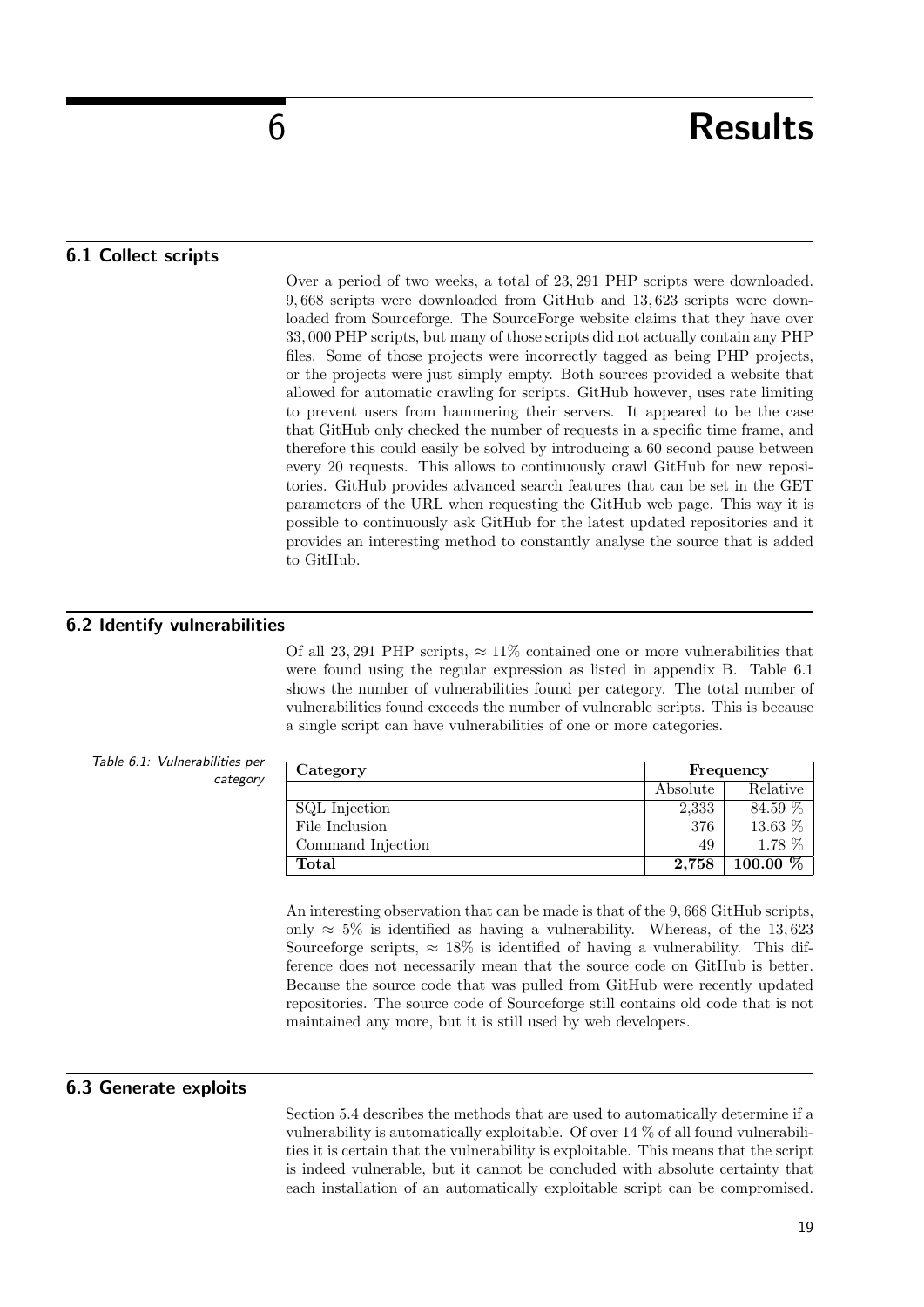This depends on the environment in which the script is installed. However, in normal conditions, these vulnerabilities are automatically exploitable.

Table 6.2: Automatically exploitable vulnerabilities

| Category          | Frequency |                         |  |
|-------------------|-----------|-------------------------|--|
|                   | Absolute  | Relative                |  |
| SQL Injection     | 334       | 85.20 %                 |  |
| File Inclusion    | 49        | 12.50 %                 |  |
| Command Injection | 9         | $2.30\%$                |  |
| Total             | 392       | $100.00\ \overline{\%}$ |  |

### 6.4 Find websites

Of the 2, 552 vulnerable scripts, 2, 217 were suitable for creating Google search queries. The scripts that could not be used for the generation of search queries only contained PHP files that did not produce a title or used a GET parameter. Of those 2, 217 scripts it was possible to construct 22, 469 Google search queries. Table 6.3 shows how many search results were produced by finding sites with a title and finding sites with the vulnerable PHP file name in combination with the associated GET parameter.

#### Table 6.3: Google search results

| Category                              | Total   |
|---------------------------------------|---------|
| Search results found by title         | 71,622  |
| Search results found by GET parameter | 47,535  |
| Total                                 | 119,157 |

#### 6.5 Validate search results

Validating search queries is done by comparing common files that are locally available with those on the remote system. Section 6.5.1 describes the effectiveness of both methods that are used for finding the installation root of the script. The frequency of common file types in the vulnerable script, and of which is known that web server normally allow access to them, is discussed in section 6.5.2. Finally, the results of validation process of the search results is discussed in section 6.5.3.

#### 6.5.1 Installation root

The installation root was first tried to be determined with the file name of the vulnerable script in combination with the Google search results associated to that scripts. All search results that were found with the file name of the vulnerable script were used in this process. When the installation root could not be determined, then a probabilistic method was used to determine the installation root. Table 6.4 shows the effectiveness per method for determining the installation root of each search result. When the deterministic method was not successful in determining the installation root, then in all other cases the probabilistic method was successful. Therefore, in all cases each vulnerable script contained at least an index.htm, index.html, or a PHP file.

Table 6.4: Effectiveness of determining the installation root

| Method        | Total   |
|---------------|---------|
| Deterministic | 9.813   |
| Probabilistic | 109,344 |
| Total         | 119.157 |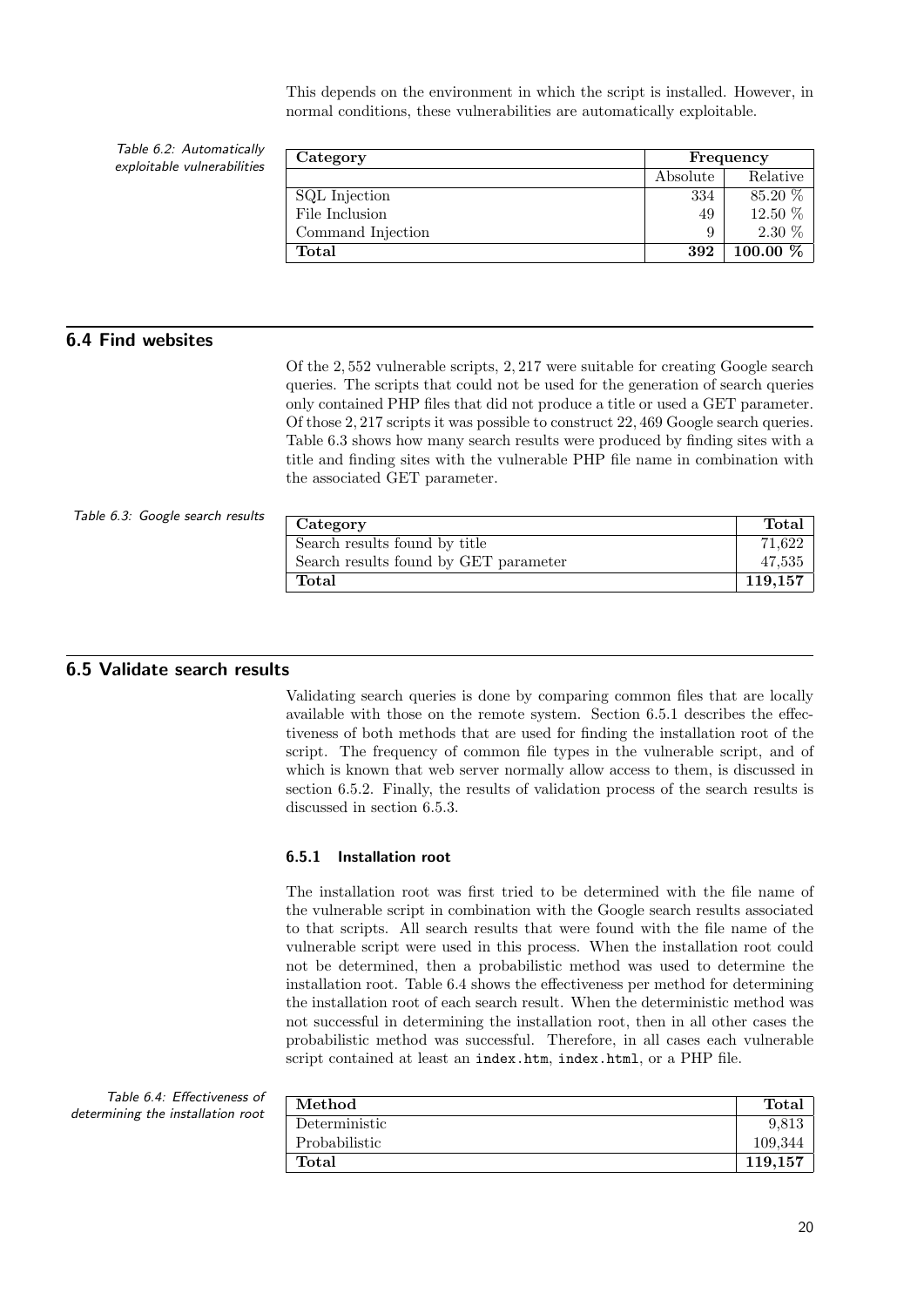#### 6.5.2 File types

The frequency per file type is counted for all 2, 552 vulnerable scripts. In total there were 3, 117, 901 files. A large amount of these files were related to how git manages repositories, those files can safely be ignored. Table 6.5 shows the most commonly used file types of all vulnerable scripts. Of these file types it is known that most web servers do no block access to them by default, and that they are not expected to change regularly. Therefore, these file types are good candidates for validating the Google search results. More than 25% of all files found in the vulnerable scripts were PHP files, but those files cannot be used for comparison, as explained in section 5.6.2.

Table 6.5: Most common file types

| $\rm{Rank}$    | File type | Frequency |          |                        |  |
|----------------|-----------|-----------|----------|------------------------|--|
|                |           | Absolute  | Relative | Relative cumulative    |  |
|                | gif       | 405,056   | 12.99 %  | $12.99\ \overline{\%}$ |  |
| $\overline{2}$ | png       | 358,119   | 11.49 %  | 24.48 %                |  |
| 3              | js        | 237,648   | 7.60 %   | 32.08 %                |  |
| $\overline{4}$ | html      | 158,764   | $5.09\%$ | 37.17 %                |  |
| $5\,$          | jpg       | 156,490   | $5.02\%$ | 42.19 %                |  |
| 6              | txt       | 52,477    | 1.68 %   | 43.87 %                |  |

#### 6.5.3 Search result scores

Table 6.5.3 shows the final results of the search results that were returned by Google. The number of search results that have a score of zero is still very high. These results are very likely false positives. None of the files that were used for comparison matched with the local files. A large amount of scripts do not have any of the common file types that can be used for validating the search results. These type of scripts are expected to be very small or to be still in development.

| Table 6.6: Search result scores | Score                | Frequency |           |                     |
|---------------------------------|----------------------|-----------|-----------|---------------------|
|                                 |                      | Absolute  | Relative  | Relative cumulative |
|                                 | $\theta$             | 58,520    | 49.11 %   | 49.11 %             |
|                                 | $1 - 24$             | 3,490     | $2.93\%$  | 52.04 %             |
|                                 | $25 - 49$            | 1,969     | $1.65\%$  | 53.69 %             |
|                                 | $50 - 74$            | 6,511     | $5.47\%$  | $59.16\%$           |
|                                 | $75 - 99$            | 1,018     | $0.85\%$  | 60.01 %             |
|                                 | 100                  | 324       | $0.27\%$  | 60.28 %             |
|                                 | No common file types | 47,325    | $39.72\%$ | 100.00 %            |
|                                 | Total                | 119,157   | 100.00 %  | $100.00\%$          |

Of the results with a score of zero or higher, it is also looked at which search operator proved to be most effective. Table 6.7 shows the search results related to the Google search operator. Although the majority of the search results that could be validated were produced with the allinurl Google search operator, the effectiveness of the search operator does not show to have more accurate results than the allintitle search operator.

| <b>Score</b> | allinurl |                       | allintitle |                        |
|--------------|----------|-----------------------|------------|------------------------|
|              | Absolute | Relative              | Absolute   | Relative               |
| 0            | 38,837   | 84.54 $\overline{\%}$ | 19,683     | $76.02\ \overline{\%}$ |
| $1 - 24$     | 2,002    | 4.36 %                | 1,488      | 5.75 %                 |
| 25-49        | 928      | $2.02\%$              | 1,041      | 4.02 %                 |
| 50-74        | 3,643    | 7.93 %                | 2,868      | 11.07 %                |
| 75-99        | 450      | $0.98\%$              | 568        | $2.19\%$               |
| 100          | 79       | $0.17\%$              | 245        | $0.95\%$               |
| Total        | 45,939   | $100.00\%$            | 25,893     | $100.00\%$             |

Table 6.7: Search results related to the Google search operator

|  | Table 6.6: Search result score |  |
|--|--------------------------------|--|
|  |                                |  |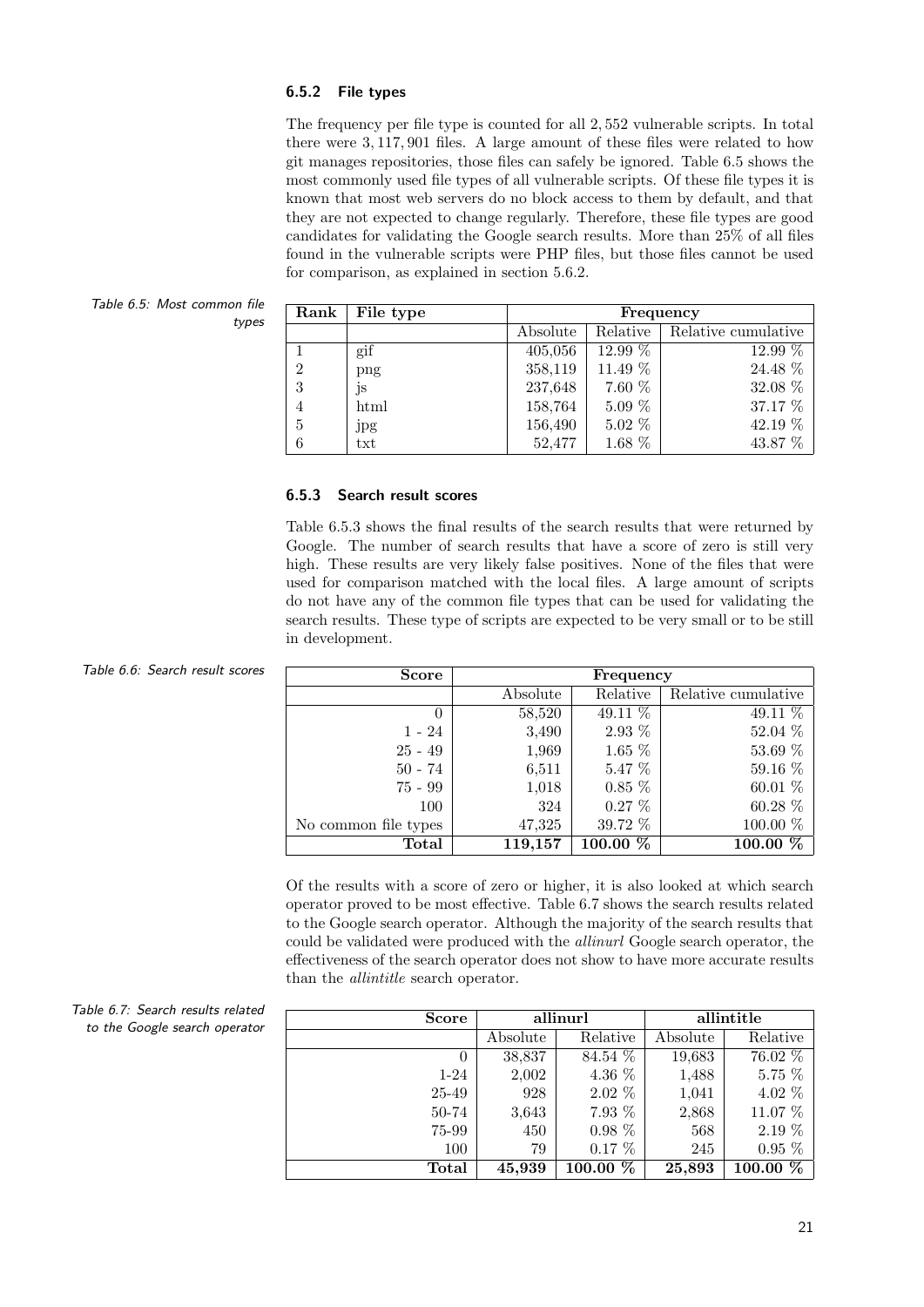## 7 Conclusion

This research focused on an automated approach for analysing web scripts for vulnerabilities, finding the websites that are using these scripts, and finding methods for compromising these websites. The different processes that were defined to automate this approach were combined into a black box system.

Large scale automated source code analysis is possible when the type of vulnerability is trivial. As described in section 5.3, source code can be audited automatically using regular expressions. In total, approximately 11% of the audited scripts contained one or more possible vulnerabilities. For more reliable results, this can be extended to static code analysis, which takes statements spread over multiple lines into account.

In section 5.4, a method is described to automatically confirm the possibility for exploitation of given parameters by replacing built-in functions of the scripting language. By comparing the input of the parameters that are used to call the script with the output of the replaced functions, any escaping or sanitising can be detected. Using this method, it was possible to automatically verify almost 14% of the found vulnerabilities.

To find installations of the vulnerable scripts, the Google search engine was used. It was possible to tune the scraping of the search script in such a way that the search process could run completely automatic, without any user intervention to circumvent rate limiting. A total of more than 22,000 search queries were constructed from the vulnerable scripts, which resulted in almost 120,000 search results. The search results that were collected using the methods described in section 5.5 are not very accurate. Therefore, a method to verify if the results match the original script is included in section 5.6. After verification of the search result, almost 8,000 search results were considered to be a match with the vulnerable script.

By running the complete system on the collected scripts, it was confirmed that the proposed automated approach to analyse available scripts is considered feasible. Especially the automated aspect, which makes it possible to run the system on a large scale, makes it interesting to use such a system. With a continuous flow of new scripts, it can run unattended for an extensive time to increase the results.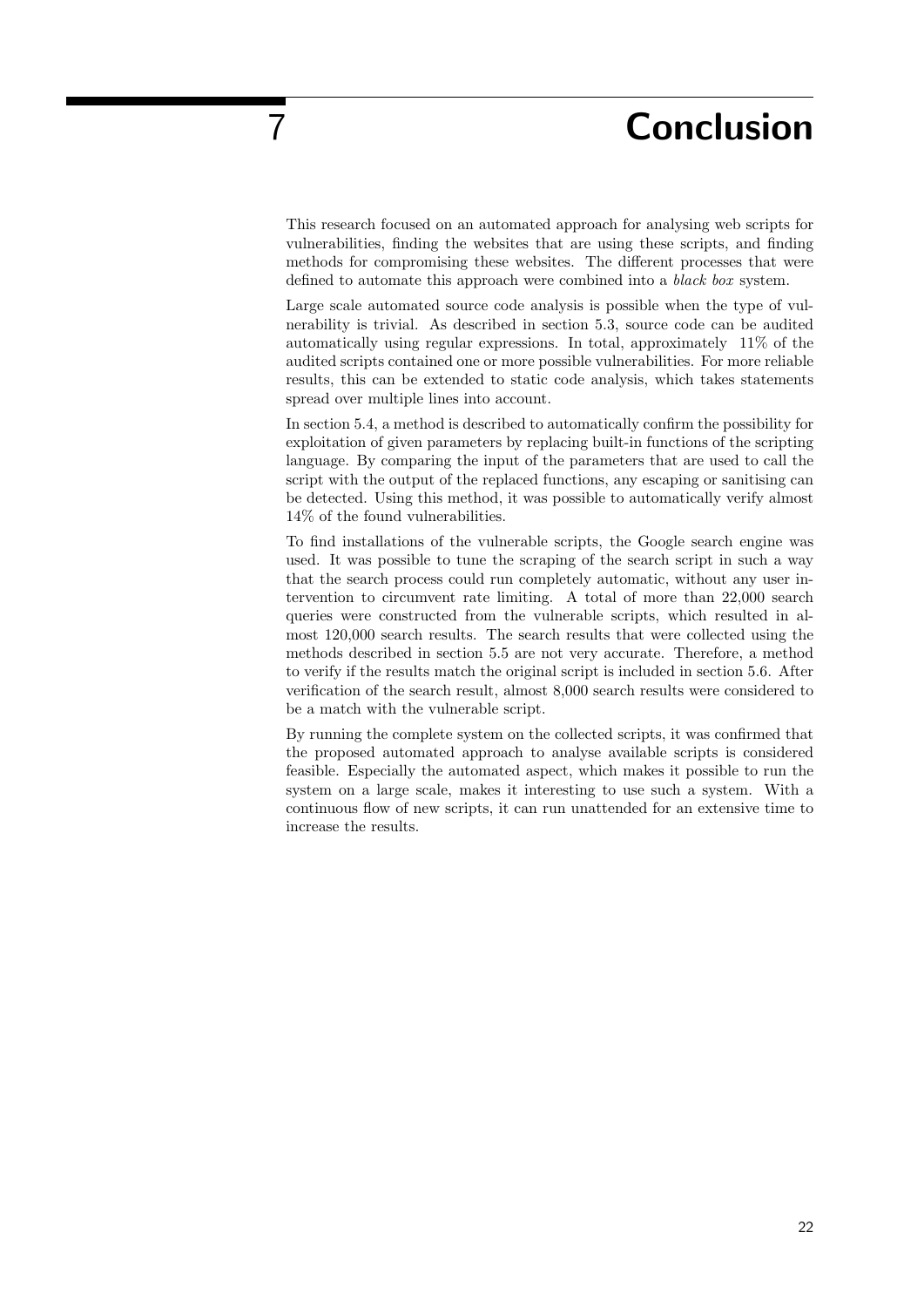### 8 **Future work**

The components that are defined in figure 4.1 all proved to have their own challenges. For each component their is room for improved and further work. Therefore, this chapter describes future work related to these components.

#### 8.1 Component improvements

#### 8.1.1 Collect scripts

Automatically downloading scripts from GitHub and Sourceforge has proven to be a relative easy task. Other similar sources may also allow for automatically crawling of their websites. This could easily result in more source code to be analysed, and this might expose more installations with vulnerable scripts.

#### 8.1.2 Identify vulnerabilities

The number of vulnerabilities found during this research show that there are still many vulnerable scripts on the internet that are used by many web developers. The proof of concept that is part of this research only focuses on the PHP scripting language. Other popular scripting languages, such as ASP.NET, could allow for many more vulnerable websites to be exposed. This research focuses on simple vulnerabilities, the so called "low hanging fruit". The black box system that is shown in this research allows for a more complex vulnerability detection system. It is also interesting to look into other vulnerability categories that may yield many more vulnerabilities.

#### 8.1.3 Generate exploits

The method provided within this research to automatically determine if a vulnerability is exploitable has proven to be very reliable. However, this method does not take into account simple control statements, which can determine when a certain section of code is evaluated or not. By improving the automatic verification of the found vulnerabilities it is expected the results can be improved greatly.

#### 8.1.4 Find script installation

The method used in this research to find vulnerable websites by using the Google search engine, has proven to be a difficult task. The number of false positives is still very high and further research in this field should allow for more accurate search results. When GitHub is used for requiring source code, an interesting approach could be to analyse the git log of a specific web application to find the website that is using the application. This however narrows the scope to a single installation of the vulnerable script. The git log often also contains contact information. This information could be used to automatically inform the author about the vulnerabilities that are found.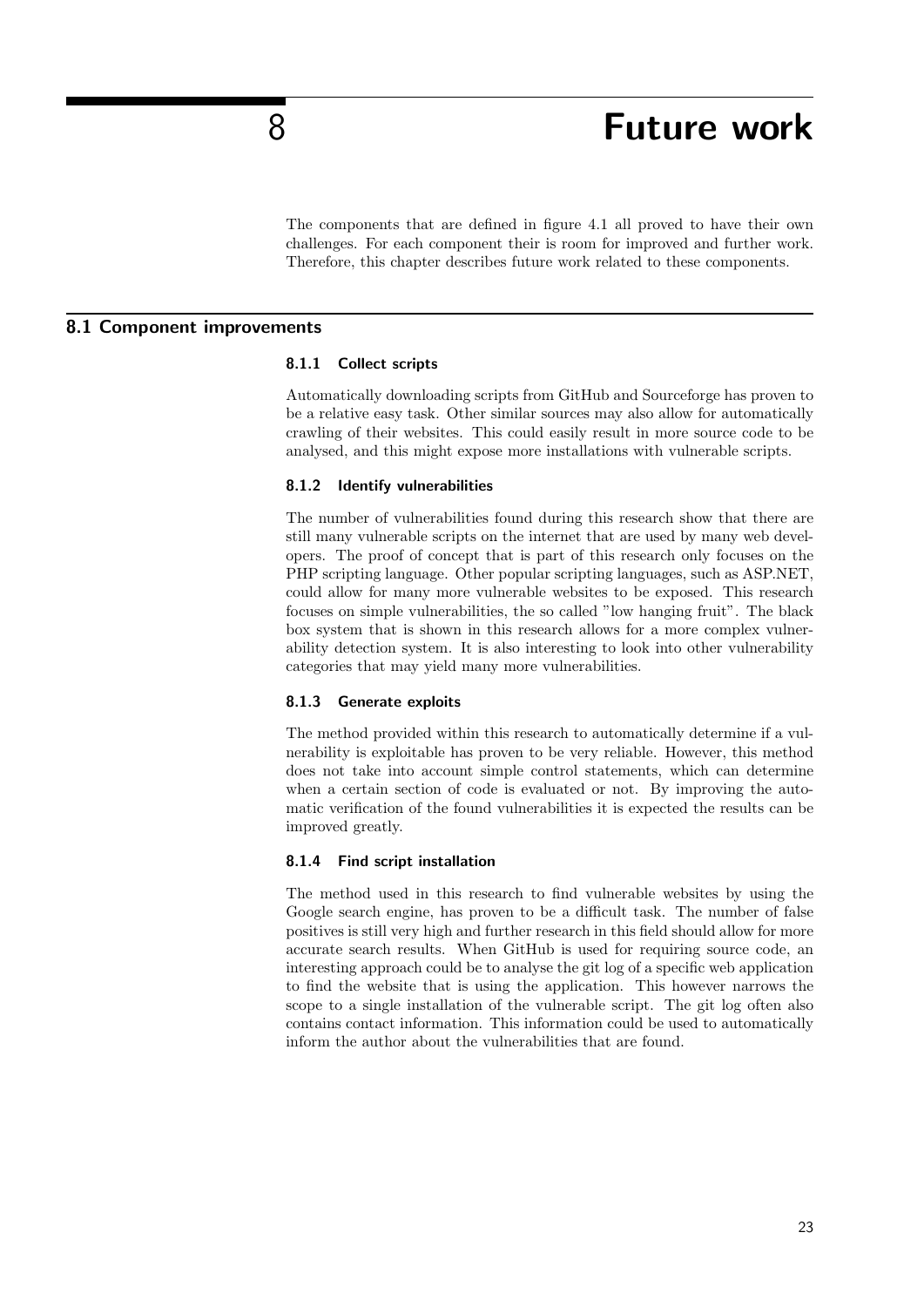# $\overline{9}$  Acknowledgements

We would like to thank the National Cyber Security Centre (NCSC) for giving us the opportunity to do our research there and providing us with an open and pleasant atmosphere to work in. We would especially like to thank Bart Roos and Jop van der Lelie for their continuous constructive criticism and their enthusiasm. We very much appreciate all that you have done for us.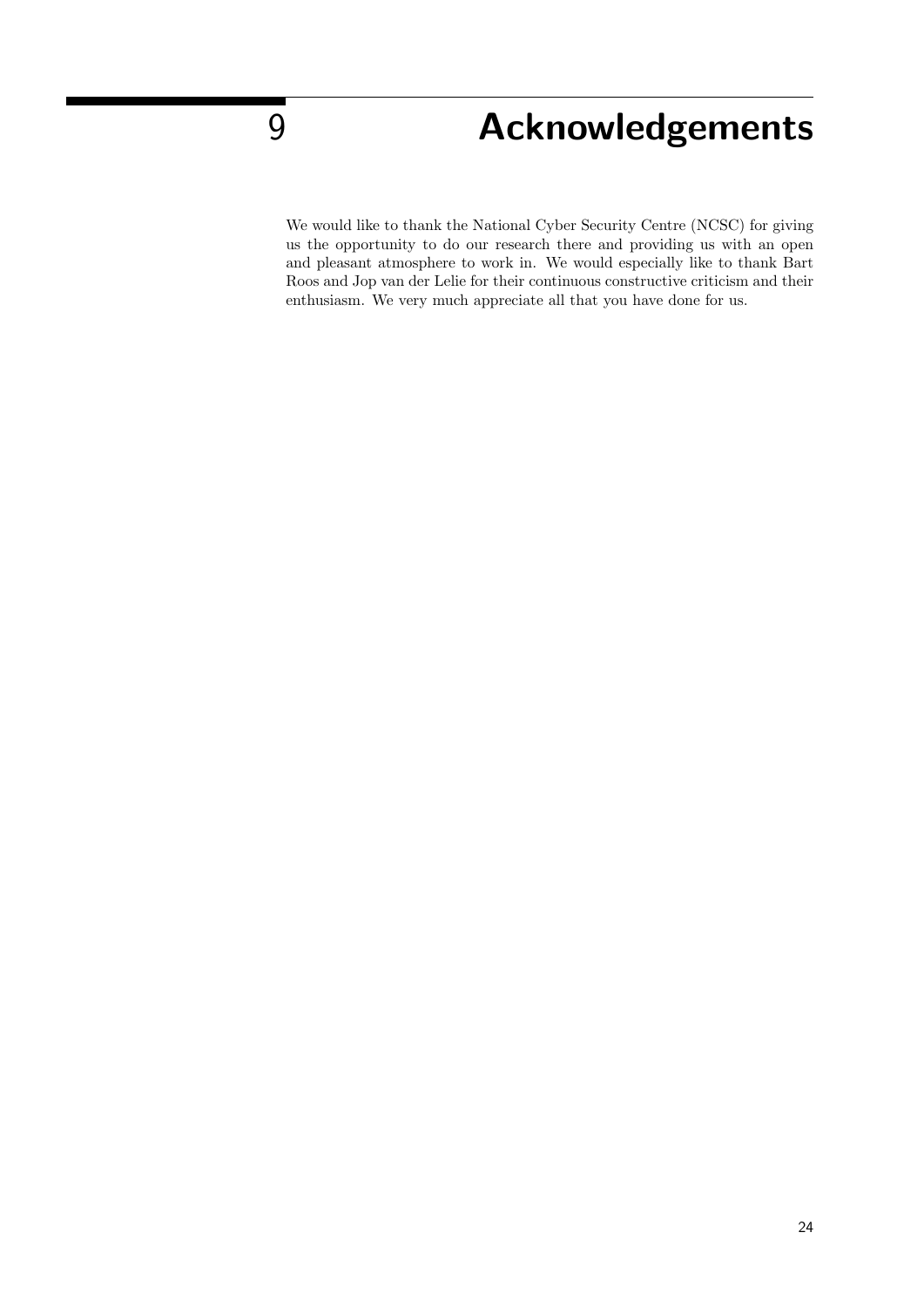# Bibliography

- [1] OWASP top 10 2010. The ten most critical web application security risks. Technical report, OWASP The Open Web Application Security Project, 2010.
- [2] OWASP top 10 2013. The ten most critical web application security risks. Technical report, OWASP The Open Web Application Security Project, 2013.
- [3] Lauri Auronen. Tool-based approach to assessing web application security. In Security, Seminar on Network Security, 2002.
- [4] Justin Billig, Yuri Danilchenko, and Charles E. Frank. Evaluation of google hacking. In Proceedings of the 5th annual conference on Information security curriculum development, InfoSecCD '08, pages 27–32, New York, NY, USA, 2008. ACM.
- [5] Christian Korscheck. Automatic detection of second-order cross-site scripting vulnerabilities, 2010.
- [6] Common vulnerabilities and exposure. http://cve.mitre.org.
- [7] M. Cova, V. Felmetsger, and G. Vigna. Vulnerability Analysis of Web Applications. In L. Baresi and E. Dinitto, editors, Testing and Analysis of Web Services. Springer, July 2007.
- [8] Dick Grune and Matty Huntjens. Detecting copied submissions in computer science workshops.
- [9] Jose Fonseca, Marco Vieira, and Henrique Madeira. The web attacker perspective - a field study. 2012 IEEE 23rd International Symposium on Software Reliability Engineering, 0:299–308, 2010.
- [10] Adam Kieżun, Philip J. Guo, Karthick Jayaraman, and Michael D. Ernst. Automatic creation of SQL injection and cross-site scripting attacks. In ICSE'09, Proceedings of the 31st International Conference on Software Engineering, Vancouver, BC, Canada, May 20–22, 2009.
- [11] Parvin V. Ami, S. C. Malav. Top five dangerous security risks over web application. 2013.
- [12] Riccardo Pelizzi, Tung Tran, Alireza Saber. Large-scale, automatic xss detection using google dorks.
- [13] Theodoor Scholte, Davide Balzarotti, and Engin Kirda. Have things changed now? an empirical study on input validation vulnerabilities in web applications. Computers & Security,  $31(3):344-356$ ,  $2012$ .
- [14] R. Sekar. An efficient black-box technique for defeating web application attacks .
- [15] Zhendong Su and Gary Wassermann. The essence of command injection attacks in web applications. SIGPLAN Not., 41(1):372–382, January 2006.
- [16] The open web application security project. https://www.owasp.org.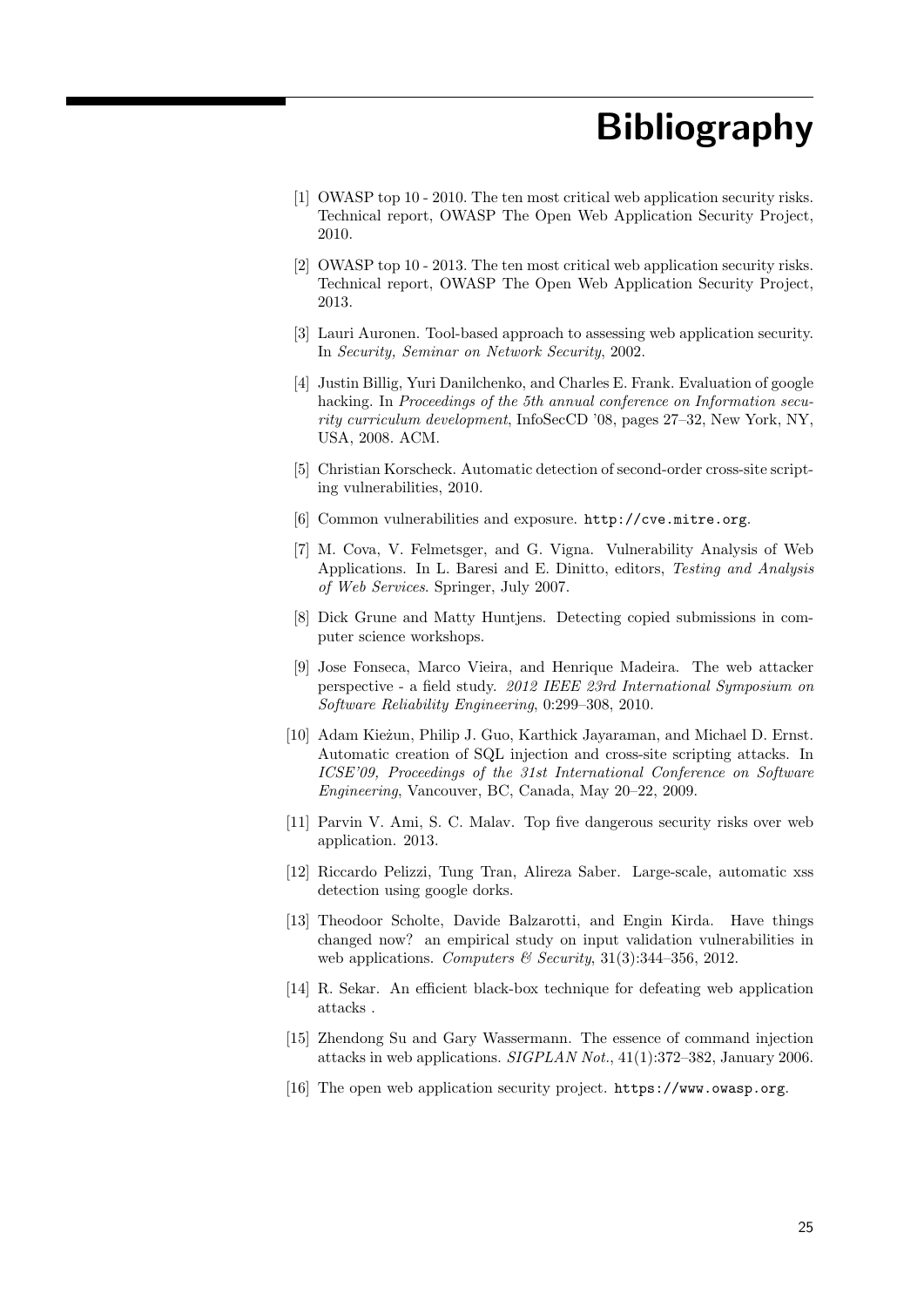# A **Acronyms and** abbreviations

API Application programming interface CSRF cross-site request forgery CVE Common Vulnerabilities and Exposures OWASP Open Web Application Security Project URL Uniform Resource Locator XSS cross-site scripting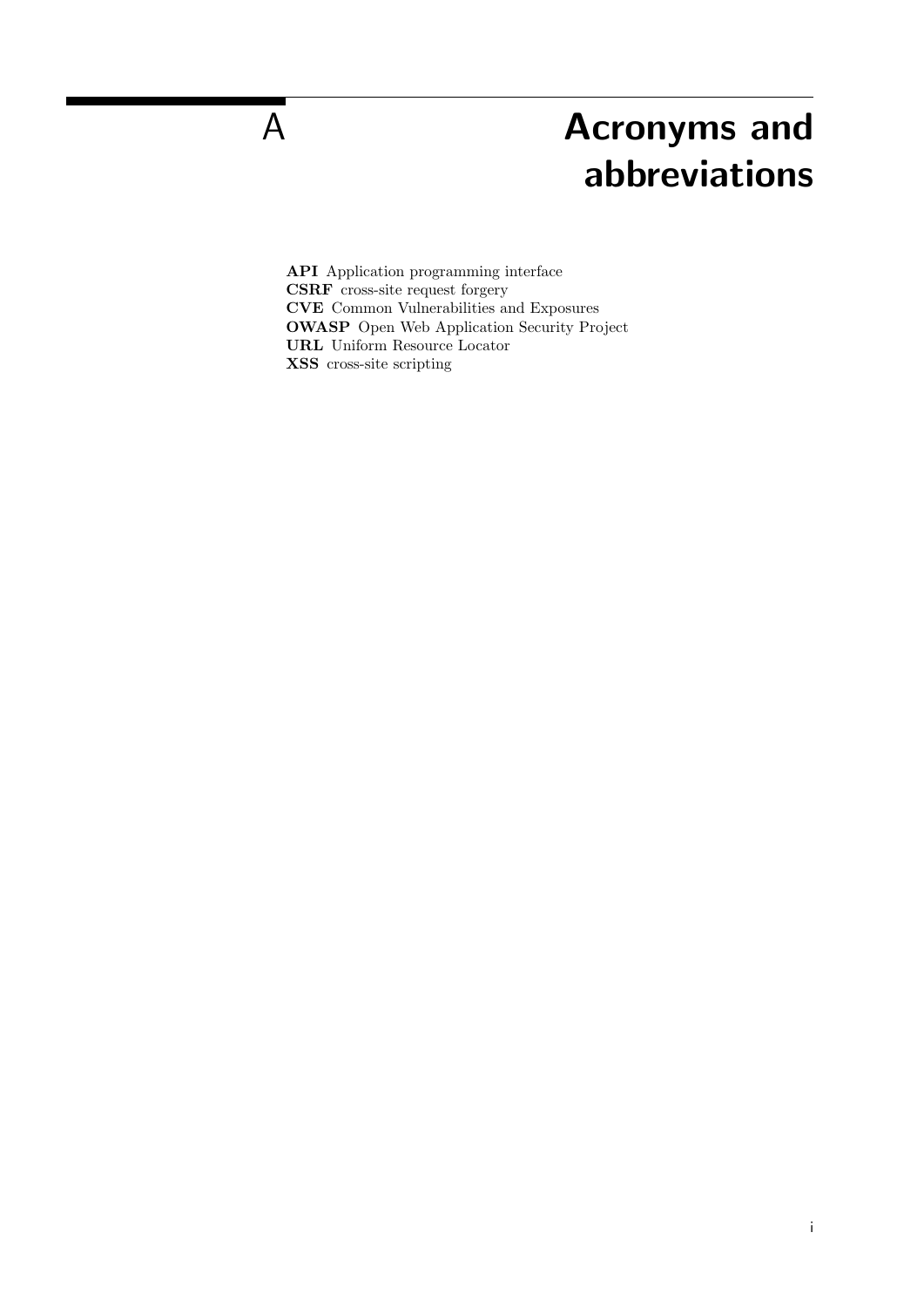# B PERL regular expressions for finding vulnerabilities

The tables in this section show the regular expressions that are used to find the vulnerabilities in the web scripts. The regular expressions are formed such that they work well with the PERL scripting language, which was used for analysing the web scripts. When the column Ignore contains a "Yes", then that specific line of code is ignored to lower the possibility of false positives.

Table B.1: Comments

| Regular expression | <b>Ignore</b>        |
|--------------------|----------------------|
| ^#                 | Yes                  |
| $\sim$ //          | $\operatorname{Yes}$ |
| $\hat{U}$          | Yes                  |
| addslashes         | Yes                  |

Table B.2: SQL Injection

| Regular expression                                             | Ignore |
|----------------------------------------------------------------|--------|
| wpd->prepare                                                   | Yes    |
| wpdb->prepare                                                  | Yes    |
| wpdb->get_var                                                  | Yes    |
| mysql_real_escape_string                                       | Yes    |
| $select \ +.* \ for \ m \ .*=.* \$ get                         |        |
| $select\$ +.*\ from\ .*=.*\\$_post                             |        |
| $insert\\ + into\\ +.*\\$                                      |        |
| $insert\\ + into\\ +.*\\$                                      |        |
| delete\ +from\ +.*\ +where\ +.*=.*\\$_get                      |        |
| delete\ +from\ +.*\ +where\ +.*=.*\\$_post                     |        |
| update\ +.*\ +set\ +.*=.*\\$_get                               |        |
| update\ $+:$ $\ast$ \ $+$ set\ $+$ . $\ast$ =. $\ast$ \\$ post |        |
| $mysql_query\ \ * \ (.*\$ _get.*\                              |        |
| mysql_query\ *\(.*\\$_post.*\)                                 |        |

| Table B.3: File Inclusion | Regular expression                                                     | <b>Ignore</b> |
|---------------------------|------------------------------------------------------------------------|---------------|
|                           | $\hat{\ }$ include\ +.*\\$_get                                         |               |
|                           | $\hat{\ }$ include\ +.*\\$_post                                        |               |
|                           | $\text{`require}\\ +.*\\ \text{`gget}$                                 |               |
|                           | $\text{`require}\$ +.*\\$_post                                         |               |
|                           | ^include_once\ +.*\\$_get                                              |               |
|                           | ^include_once\ +.*\\$_post                                             |               |
|                           | ^require_once\ +.*\\$_get                                              |               |
|                           | ^require_once\ +.*\\$_post                                             |               |
|                           | $\text{eval} \times \(\cdot \times \mathcal{I}_{\text{get}} \times \)$ |               |
|                           | $\text{eval} \times \(\cdot \times \text{Ipost.*})$                    |               |
|                           | $\text{`assert}\$ *\(.*\\$_get.*\)                                     |               |
|                           | $\text{`assert}\$ *\(.*\\$_post.*\)                                    |               |